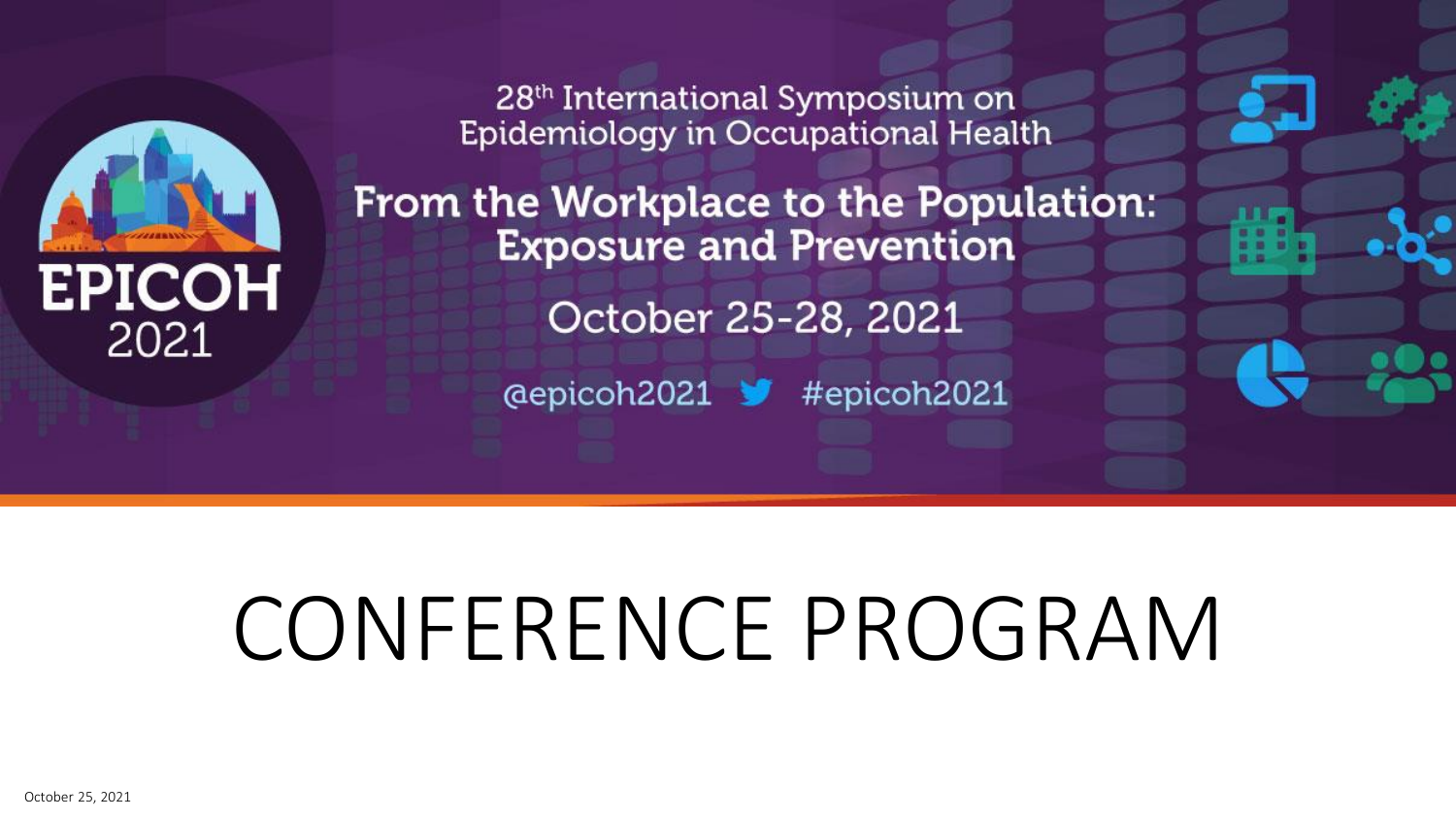

### Detailed Conference Program

All times listed below are in Eastern Daylight Time (EDT)



#### **MONDAY, OCTOBER 25, 2021**

| $10:00 - 10:30$ | <b>Welcome Ceremony</b>                                 |
|-----------------|---------------------------------------------------------|
| $10:30 - 11:15$ | Keynote 1: Dr. David Michaels                           |
| $11:15 - 11:45$ | Poster Viewing 1 (visit the Posters on the platform)    |
| $11:45 - 13:15$ | Symposia 1 (see page 4)                                 |
| $13:15 - 14:00$ | Lunch / Dinner / Networking                             |
| $14:00 - 14:45$ | Keynote 2: Dr. Jian Li                                  |
| $14:45 - 15:15$ | Poster Discussion 1 (visit the Posters on the platform) |
| $15:15 - 16:15$ | Concurrent Session A (see page 5)                       |
| $16:15 -$       | <b>Optional Networking</b>                              |

#### **WEDNESDAY, OCTOBER 27, 2021**

| $09:00 - 10:00$ | <b>Meet the Editors</b>                                 |
|-----------------|---------------------------------------------------------|
| $10:00 - 10:45$ | Keynote 5: Dr. Michelle C. Turner                       |
| $10:45 - 11:15$ | Poster Viewing 3 (visit the Posters on the platform)    |
| $11:15 - 12:15$ | Concurrent Session D (see page 9)                       |
| $12:15 - 12:45$ | Poster Discussion 3 (visit the Posters on the platform) |
| $12:45 - 13:15$ | Rapid Fire Session 2 (see page 10)                      |
| $13:15 - 14:00$ | Lunch / Dinner / Networking                             |
| $14:00 - 15:15$ | Concurrent Session E (see page 11)                      |
| $15:15 - 15:45$ | Poster Viewing 4 (visit the Posters on the platform)    |
| $15:45 - 16:15$ | Rapid Fire Session 3 (see page 12)                      |
| $16:15 -$       | <b>Optional Networking</b>                              |

#### **TUESDAY, OCTOBER 26, 2021**

- 10:00 10:45 Keynote 3: Dr. Julius Fobil
- 10:45 11:15 Poster Viewing 2 *(visit the Posters on the platform)*
- 11:15 12:15 Concurrent Session B *(see page 6)*
- 12:15 12:45 Poster Discussion 2 *(visit the Posters on the platform)*
- 12:45 13:15 Rapid Fire Session 1 *(see page 7)*
- 13:15 14:00 Lunch / Dinner / Networking
- 14:00 14:45 Keynote 4: Dr. Alejandra Vives
- 14:45 15:15 Early Career Network Business Meeting
- 15:15 16:15 Concurrent Session C *(see page 8)*
- 16:15 Optional Networking

#### **THURSDAY, OCTOBER 28, 2021**

09:00 – 10:00 Meet the Government and International Agency…. 10:00 – 10:45 Keynote 6: Dr. David Prezant 10:45 – 11:15 Poster Discussion 4 *(visit the Posters on the platform)* 11:15 – 12:45 Symposia 2 *(see page 13)* 12:45 – 14:00 Lunch / Dinner / Networking 13:00 – 14:00 EPICOH Business Meeting 14:00 – 15:15 Concurrent Session F *(see page 14)* 15:15 – 15:45 Closing Ceremony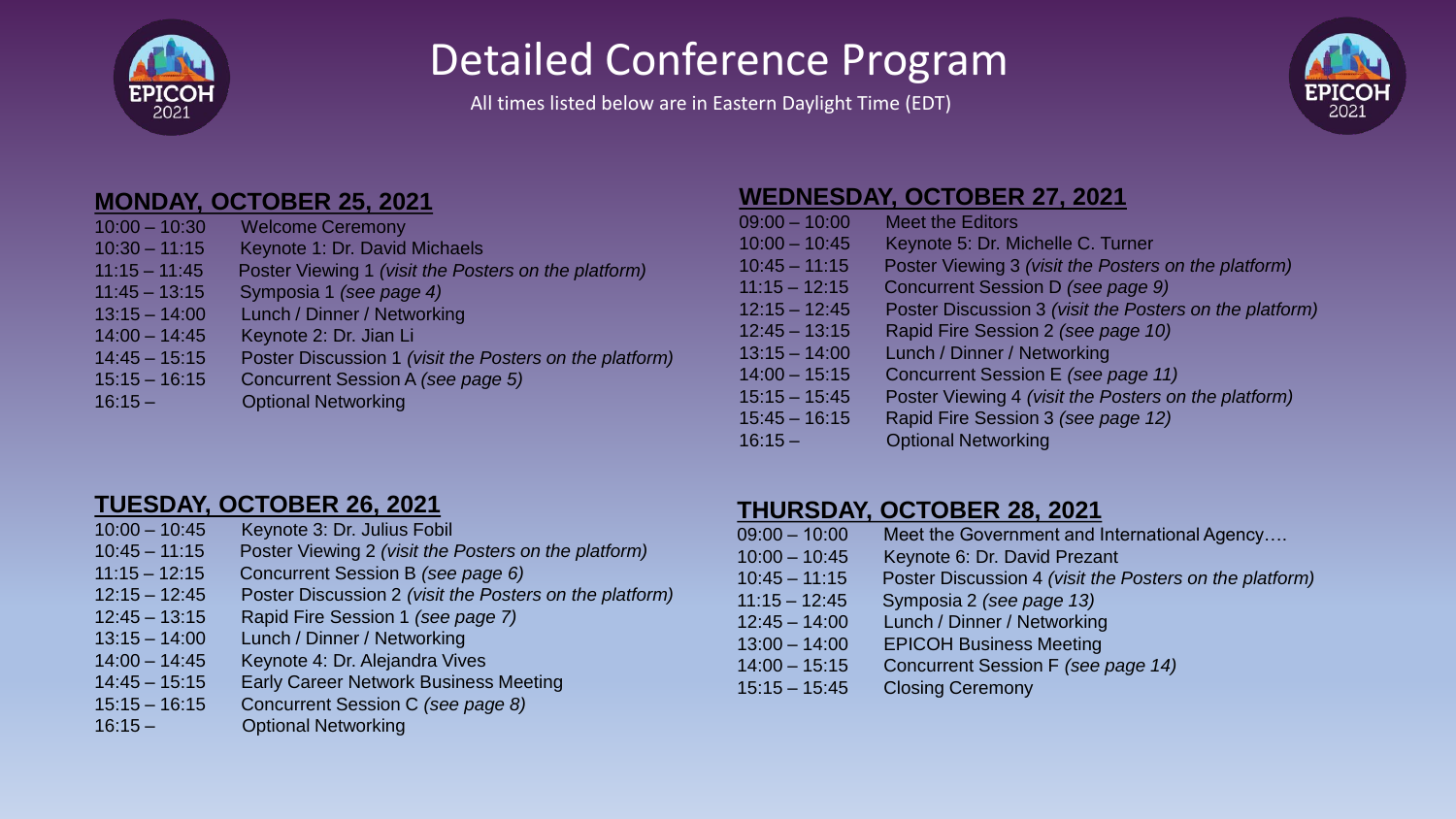## Keynote Speakers

Monday, October 25, 2021 @ 10:30am EDT *COVID-19 is an Occupational Disease: Why Don't We Treat It As One?* **Presented by Dr. David Michaels**

Monday, October 25, 2021 @ 2:00pm EDT *Work Stress and Health: Where Are We and Where Do We Go?* **Presented by Dr. Jian Li**

Tuesday, October 26, 2021 @ 10:00am EDT *Assessing work related exposures in the informal sector economy: A focus on electronic waste recovery workers* **Presented by Dr. Julius Fobil**

Tuesday, October 26, 2021 @ 2:00pm EDT *Employment conditions, precarious employment and worker health and wellbeing*  **Presented by Dr. Alejandra Vives**

Wednesday, October 27, 2021 @ 10:00am EDT *EPICOH Mid-Career Award: International collaboration in occupational epidemiology for global impact* **Presented by Dr. Michelle Turner**

Thursday, October 28, 2021 @ 10:00am EDT *World Trade Center Health Impacts 20 Years Later* **Presented by Dr. David Prezant**

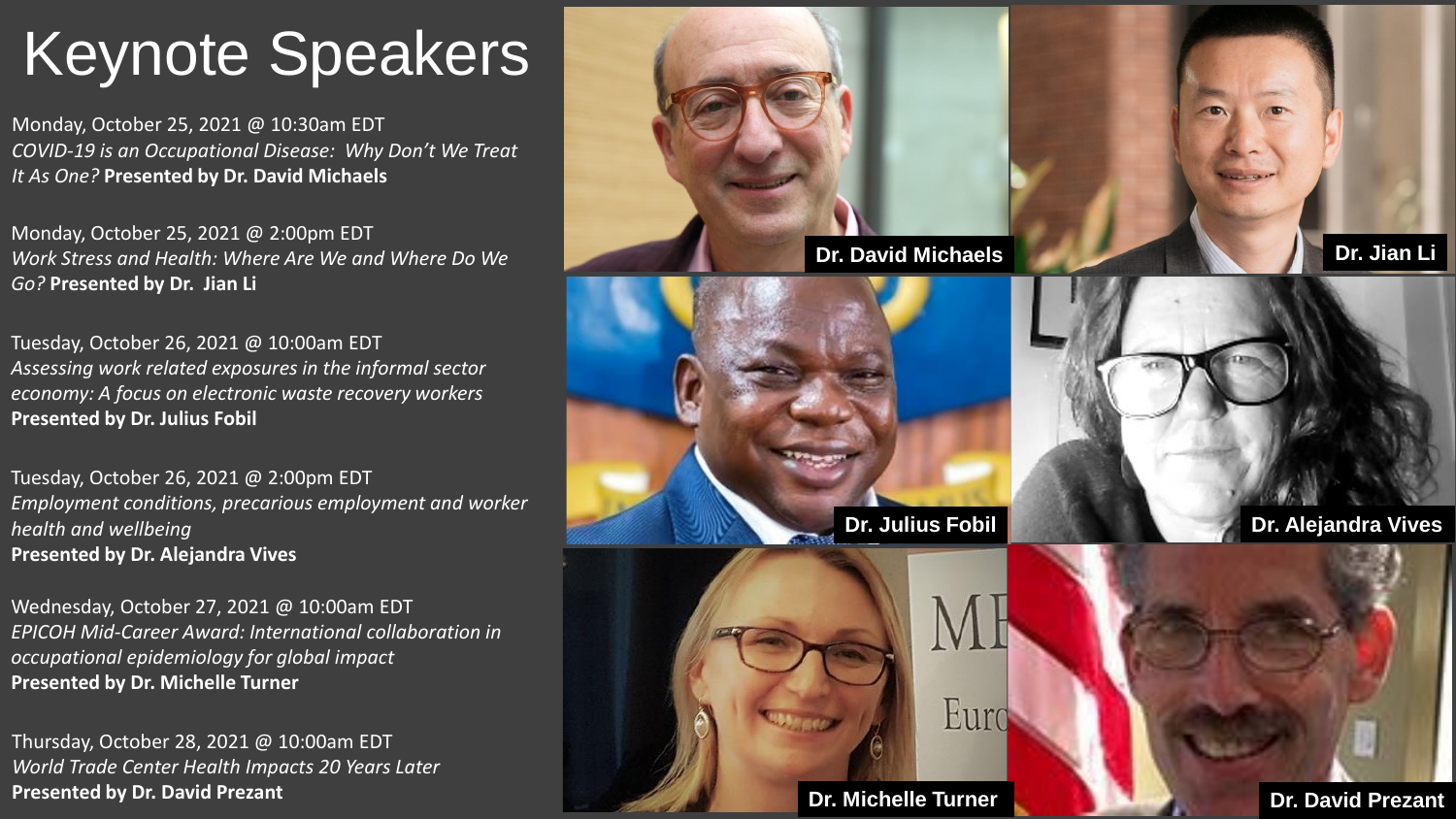#### **Symposia Presentations 1**

Monday, October 25, 2021 (11:45 – 13:15 EDT)

| $S1$ :<br><b>Exposome Project for Health</b><br>and Occupational Research                                                                                                                                                                                                                                                                                                                                                                                                                                                                                                                                                                                                                                                                                                                                                         | S2:<br><b>Epidemiology of Occupational</b><br><b>Infectious Agents (OIA)</b>                                                                                                                                                                                                                                                                                                                                                                                                                                                                                                                                                                                                                                                                                                                                                                                                                                                                    | S3:<br><b>Deaths of Despair</b><br>& Job Loss                                                                                                                                                                                                                                                                                                                                                                                                                                                                                                                                                                                                                                                                   | S4:<br><b>Respiratory Health Impacts of</b><br><b>Occupational Cleaning and</b><br><b>Disinfecting Exposures</b>                                                                                                                                                                                                                                                                                                                                                                                                                                                                                                                                                                                                                                                                                                                                                                                                                                                                        | S5:<br><b>Night Shift Work Research:</b><br>What Do We Need to Know to<br><b>Make a Difference?</b>                                                                                                                                                                                                                                                                                                                                                                                                                                                                                                                                                                                                                                     | <b>S6:</b><br><b>Gender Intricacies and</b><br><b>Occupational Health</b>                                                                                                                                                                                                                                                                                                                                                                                                                                                                                                                                                                                                                                                                                                                      |
|-----------------------------------------------------------------------------------------------------------------------------------------------------------------------------------------------------------------------------------------------------------------------------------------------------------------------------------------------------------------------------------------------------------------------------------------------------------------------------------------------------------------------------------------------------------------------------------------------------------------------------------------------------------------------------------------------------------------------------------------------------------------------------------------------------------------------------------|-------------------------------------------------------------------------------------------------------------------------------------------------------------------------------------------------------------------------------------------------------------------------------------------------------------------------------------------------------------------------------------------------------------------------------------------------------------------------------------------------------------------------------------------------------------------------------------------------------------------------------------------------------------------------------------------------------------------------------------------------------------------------------------------------------------------------------------------------------------------------------------------------------------------------------------------------|-----------------------------------------------------------------------------------------------------------------------------------------------------------------------------------------------------------------------------------------------------------------------------------------------------------------------------------------------------------------------------------------------------------------------------------------------------------------------------------------------------------------------------------------------------------------------------------------------------------------------------------------------------------------------------------------------------------------|-----------------------------------------------------------------------------------------------------------------------------------------------------------------------------------------------------------------------------------------------------------------------------------------------------------------------------------------------------------------------------------------------------------------------------------------------------------------------------------------------------------------------------------------------------------------------------------------------------------------------------------------------------------------------------------------------------------------------------------------------------------------------------------------------------------------------------------------------------------------------------------------------------------------------------------------------------------------------------------------|-----------------------------------------------------------------------------------------------------------------------------------------------------------------------------------------------------------------------------------------------------------------------------------------------------------------------------------------------------------------------------------------------------------------------------------------------------------------------------------------------------------------------------------------------------------------------------------------------------------------------------------------------------------------------------------------------------------------------------------------|------------------------------------------------------------------------------------------------------------------------------------------------------------------------------------------------------------------------------------------------------------------------------------------------------------------------------------------------------------------------------------------------------------------------------------------------------------------------------------------------------------------------------------------------------------------------------------------------------------------------------------------------------------------------------------------------------------------------------------------------------------------------------------------------|
| <b>Chairs: Anjoeka Pronk (the</b><br>Netherlands), Susan Peters (the<br>Netherlands)<br><b>S1.1: Taking a working life</b><br>exposome approach: why do we<br>need it and which challenges are<br>we facing?<br><b>Presenter: Susan Peters</b><br>S1.2: Applying the exposome<br>concept to working-life health:<br>The EU EPHOR project<br>Presenter: Anjoeka Pronk<br>S1.3: Sensing and sampling for<br>the external exposome in<br>occupational studies<br>Presenter: Miranda Loh<br>S1.4: Strategies for monitoring of<br>the internal exposome using self-<br>sampling methods in the context<br>of EU EPHOR project<br><b>Presenter: Eline Verscheure</b><br>S1.5: Exposome methods in<br>occupational epidemiology: Use<br>of text mining for developing Job<br><b>Exposure Matrices</b><br>Presenter: Martie Van Tongeren | <b>Chairs: Antoon DeSchryver</b><br>(Belgium), Jerry Spiegel (Canada),<br>Mary Ross (South Africa)<br>S2.1: Infectious disease risks<br>associated with occupational<br>exposure among non-healthcare<br>workers: a systematic review of<br>the literature<br>Presenter: Antoon De Schryver<br>S2.2: Incidence of COVID-19 by<br>sector<br>Presenter: Lode Godderis<br>S2.3: Long term effects of COVID-<br>19 in health workers and the<br>assessment of the fatigue<br>syndrome in compensation claims<br><b>Presenter: Albert Nienhaus</b><br><b>S2.4: Outbreak of Invasive</b><br><b>Pneumococcal Disease among</b><br>Workers at a Norwegian Shipyard.<br>Presenter: Tor Erik Danielsen<br>S2.5: A research program to<br>provide a comparative<br>contextualized analysis of<br>occupational COVID-19 among<br>health workers: Preliminary<br>insights from a South African-<br><b>Canadian Collaboration</b><br>Presenter: Jerry Spiegel | <b>Chair: Jacqueline Ferguson</b><br>(United States)<br>Discussant: Ellen Eisen<br>S3.1: Suicide and Job Loss in<br>the Diesel Exhaust in Miners<br>Study II (DEMS II)<br>Presenter: Jacqueline Ferguson<br>S3.2: The impact of job loss on<br>self-injury mortality in a cohort<br>of autoworkers: application of<br>a novel causal approach<br>Presenter: Suzanne Dufault<br>S3.3: Death by Robots?<br><b>Automation and Working-Age</b><br><b>Mortality in the United States</b><br>Presenter: Atheendar<br>Venkataramani<br>S3.4: Union burying ground:<br>mortality, mortality inequities,<br>and sinking labor-union<br>membership in the United<br><b>States</b><br>Presenter: Jerzy Eisenberg-<br>Guyot | <b>Chairs: Margaret Quinn (United</b><br>States), Homero Harari (United<br>States), Sherry Baron (United States)<br>S4.1: Mixed exposures to cleaning<br>and disinfecting chemicals in<br>healthcare occupations<br>Presenter: Abbas Virji<br>S4.2: Respiratory health impacts of<br>cleaning and disinfecting<br>exposures: does evidence support a<br>link with COPD?<br>Presenter: Orianne Dumas<br>S4.3: Changes in respiratory<br>symptoms, spirometry, and exhaled<br>nitric oxide among home care aides<br>performing cleaning and<br>disinfecting using different<br>products: a longitudinal repeated<br>measures study<br>Presenter: Margaret Quinn<br><b>S4.4: Identification of Chemical and</b><br><b>Disinfectants Products for Exposure</b><br>and Epidemiological Studies<br>Presenter: Homero Harari<br>S4.5: Risk of asthma among<br>professional cleaners in Denmark -<br>results from a matched register-<br>based cohort study<br>Presenter: Camilla Sandal Sejbæk | <b>Chairs:</b> Kyriaki Papantoniou (Austria)<br>Manolis Kogevinas (Spain)<br><b>Discussant: Roel Vermeulen</b><br>Stakeholders: Johannes Gardner,<br>Bernhard Schwarz, David Newman<br>S5.1: Night shift work and cancer<br>risk: where do we stand, where<br>should we go?<br>Presenter: Kyriaki Papantoniou<br>S5.2: Novel mechanisms underlying<br>the carcinogenicity of night shift<br>work<br>Presenter: Parveen Bhatti<br>S5.3: Using metabolomics to track<br>biological clocks in shift work<br>Presenter: Debra J. Skene<br>S5.4: Night shift work interventions<br>- what do we need to know to make<br>a difference?<br>Presenter: Anne Helene Garde<br>S5.5: Shift work and the individual<br>Presenter: Thomas Kantermann | Chairs: Vikki Ho (Canada), France<br>Labrèche (Canada)<br>Discussant: Christopher McLeod<br>S6.1: Gender/sex differences in<br>workers' compensation for<br>hearing loss, concussions and<br>activity-related soft tissue<br>disorder (ASTDs) in British<br>Columbia, Canada<br>Presenter: Mieke Koehoorn<br>S6.2: Gendered occupational<br>inequalities and health over<br>lifetime: how can we work them<br>in?<br>Presenter: Emilie Counil<br>S6.3: Sex and gender inequalities:<br>segregation of OHS exposures<br>and preventive avenues for a<br>population of low-educated<br>teenagers entering the labour<br>force<br>Presenter: Marie Laberge<br>S6.4: Challenges of integrating<br>gender theoretical concepts into<br>epidemiological health research<br>Presenter: Gabriele Bolte |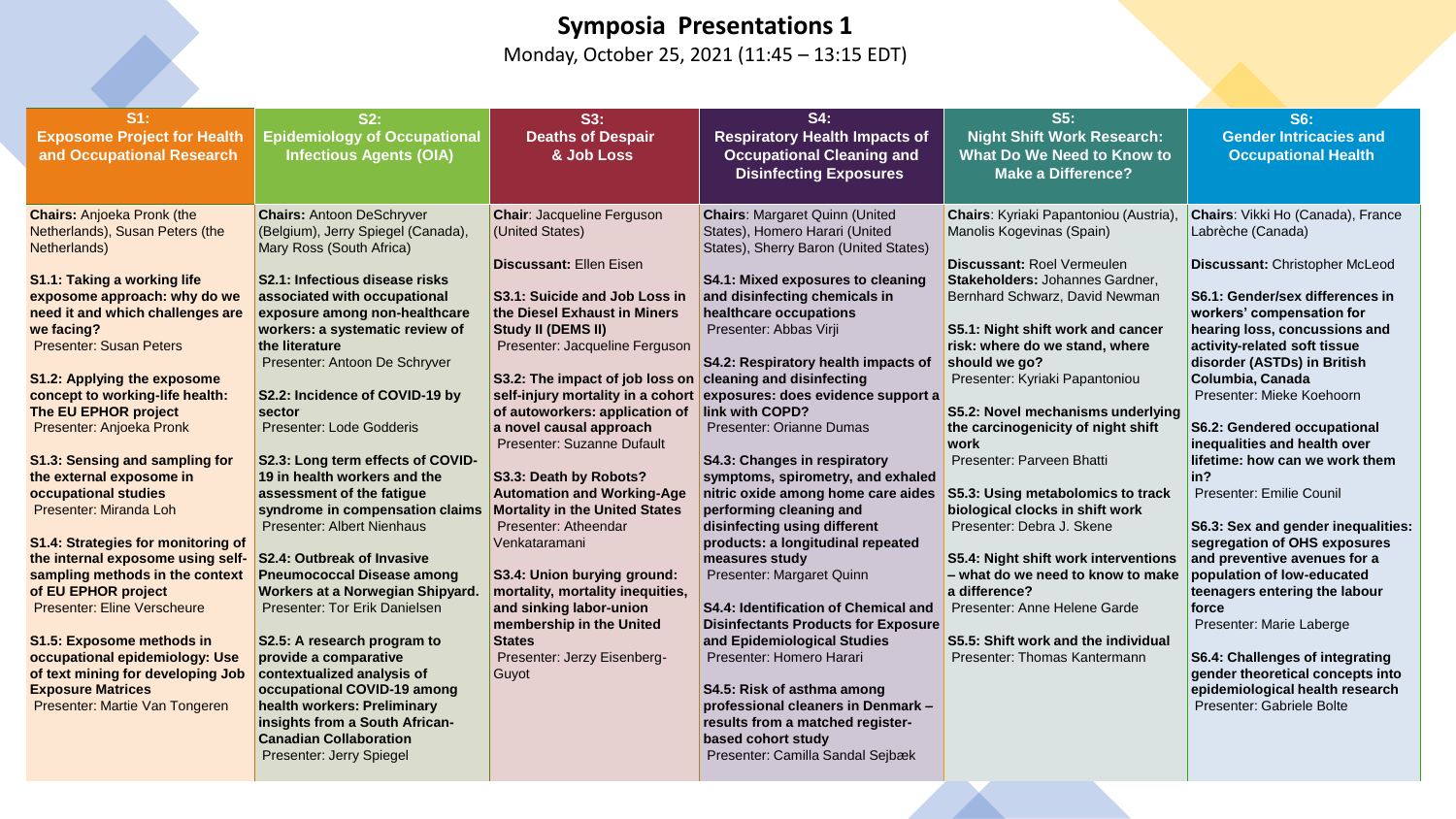#### **Concurrent Session Presentations A**

Monday, October 25, 2021 15:15 – 16:15 EDT

| <b>Work-Related Stress</b><br>A <sub>1</sub>                                                                                                                                                                                                                                                                                                                                                                                                                                                                                                                                                                                                                                                                                                                                                                 | <b>Musculoskeletal (1)</b><br>A2                                                                                                                                                                                                                                                                                                                                                                                                                                                                                                                                                                                                                                                                                                                                                                                                                                                                                                                                                                     | <b>Exposure Assessment: Dust, Fibers &amp;</b><br><b>Metals</b><br>A3                                                                                                                                                                                                                                                                                                                                                                                                                                                                                                                                                                                                                                                                                                                                                                                                                                      | <b>Breast Cancer</b><br>A <sub>4</sub>                                                                                                                                                                                                                                                                                                                                                                                                                                                                                                                                                         | <b>Specific Occupations</b><br>A <sub>5</sub>                                                                                                                                                                                                                                                                                                                                                                                                                                                                                                                                                                                                                                                                                                                                                                                                                  |
|--------------------------------------------------------------------------------------------------------------------------------------------------------------------------------------------------------------------------------------------------------------------------------------------------------------------------------------------------------------------------------------------------------------------------------------------------------------------------------------------------------------------------------------------------------------------------------------------------------------------------------------------------------------------------------------------------------------------------------------------------------------------------------------------------------------|------------------------------------------------------------------------------------------------------------------------------------------------------------------------------------------------------------------------------------------------------------------------------------------------------------------------------------------------------------------------------------------------------------------------------------------------------------------------------------------------------------------------------------------------------------------------------------------------------------------------------------------------------------------------------------------------------------------------------------------------------------------------------------------------------------------------------------------------------------------------------------------------------------------------------------------------------------------------------------------------------|------------------------------------------------------------------------------------------------------------------------------------------------------------------------------------------------------------------------------------------------------------------------------------------------------------------------------------------------------------------------------------------------------------------------------------------------------------------------------------------------------------------------------------------------------------------------------------------------------------------------------------------------------------------------------------------------------------------------------------------------------------------------------------------------------------------------------------------------------------------------------------------------------------|------------------------------------------------------------------------------------------------------------------------------------------------------------------------------------------------------------------------------------------------------------------------------------------------------------------------------------------------------------------------------------------------------------------------------------------------------------------------------------------------------------------------------------------------------------------------------------------------|----------------------------------------------------------------------------------------------------------------------------------------------------------------------------------------------------------------------------------------------------------------------------------------------------------------------------------------------------------------------------------------------------------------------------------------------------------------------------------------------------------------------------------------------------------------------------------------------------------------------------------------------------------------------------------------------------------------------------------------------------------------------------------------------------------------------------------------------------------------|
| <b>Chairs: Itumeleng Ntatamala, Igor</b><br>Portoghese<br>A1.1: Work-related psychosocial<br>risk factors for stress-related<br>disorders: a systematic review and<br>meta-analysis<br>Presenter: Henk Van der Molen<br>A1.2: Contributors to stress and<br>burnout in junior doctors during the<br><b>COVID-19 pandemic</b><br>Presenter: Anli Yue Zhou<br>A1.3: All-cause mortality and the<br>time-varying effects of<br>psychosocial work stressors<br>Presenter: Yamna Taouk<br>A1.4: Cognitive impairment and<br>work status among patients with<br>work-related stress: validation of an<br>objective cognitive screener<br>Presenter: Johan Høy Jensen<br>A1.5: Transformational leadership<br>and firefighters' well-being: A study<br>with emergency team professionals<br>Presenter: Mariana Neto | <b>Chairs:</b> Ashish Mishra, Fernando Feijo<br>A2.1: Associations between feeling cold<br>at work and work performance in a cold-<br>exposed working population from the<br>Tromsø 6 study<br>Presenter: Morten Skandfer<br>A2.2: Occupational demands associated<br>with rotator cuff disease surgery: results<br>from a novel linkage of a job-exposure<br>matrix to the UK Biobank<br>Presenter: Elizabeth Yanik<br>A2.3: Which Quebec industries and<br>occupations are at risk of work-related<br>musculoskeletal disorders? A comparison<br>of analyses of 2010-2012 workers'<br>compensation and 2014-2015 health<br>survey data<br><b>Presenter: Susan Stock</b><br>A2.4: Patterns of opioid dispensing and<br>associated wage replacement duration in<br>workers with accepted claims for low<br>back pain: a retrospective cohort study<br>Presenter: Michael Di Donato<br>A2.5: Pain in healthcare workers: a<br>perspective of multidisciplinary approach<br>Presenter: Simone Fargetti | <b>Chairs: Paul Demers, Stinna Skaaby</b><br>A3.1: Associations of cumulative, alveolar<br>and plasma indium with respiratory health<br>outcomes at an indium-tin oxide<br>manufacturing facility<br>Presenter: Abbas Virji<br>A3.2: Current respirable concentrations of<br>quartz across occupations in Denmark<br>Presenter: Signe Hjuler Boudigaard<br>A3.3: Assessment of overexposure to<br>multiple metals in electronic recycling<br>facilities: using air samples and<br>biomarkers to highlight potential toxicity<br>Presenter: Sabrina Gravel<br>A3.4: Silica Exposure Estimates in<br><b>Artificial Stone Benchtop Fabrication and</b><br><b>Adverse Respiratory Outcomes</b><br>Presenter: Deborah Glass<br>A3.5: Asbestos exposure in wastewater<br>collection and treatment workers: a<br>literature review and analysis of French<br>exposure databases<br>Presenter: Jean-Francois Sauve | <b>Chairs: Joanne Kim, France</b><br>Labreche<br>A4.1: Breast cancer in Danish<br>women occupationally exposed to<br>diesel exhaust and polycyclic<br>aromatic hydrocarbons<br>Presenter: Julie Pedersen<br>A4.2: Occupational solar exposure<br>and risk of sub-types of breast<br>cancer in Danish women<br>Presenter: Johnni Hansen<br>A4.3: Occupational exposures and<br>breast cancer risk in the CECILE<br>study<br>Presenter: Lisa Leung<br>A4.4: Does understanding<br>occupational male breast cancer<br>help us understand female breast<br>cancer?<br>Presenter: Jeavana Sritharan | Chairs: Veronika Deffner, Stella<br>Koutros<br>A5.1: Health, lifestyle and<br>occupational risks in 10,931<br><b>Information Technology workers</b><br>Presenter: Drushca Lalloo<br>A5.2: Sensitization and dermatitis<br>among epoxy exposed lamination<br>workers producing wind turbine<br><b>blades</b><br>Presenter: Alexandra Golabek<br>Christiansen<br>A5.3: Maternal occupation as a nail<br>technician or hairdresser during<br>pregnancy and birth defects,<br><b>National Birth Defects Prevention</b><br>Study, 1997-2011<br>Presenter: Miriam R. Siegel<br>A5.4: Aluminum Dust Exposure and<br><b>Risk of Neurodegenerative</b><br>Diseases in a Cohort of Male<br><b>Miners in Ontario, Canada</b><br>Presenter: Xiaoke Zeng<br>A5.5: Asbest Chrysotile Cohort<br>Study profile, exposure distribution<br>and outcomes<br>Presenter: Ann Olsson |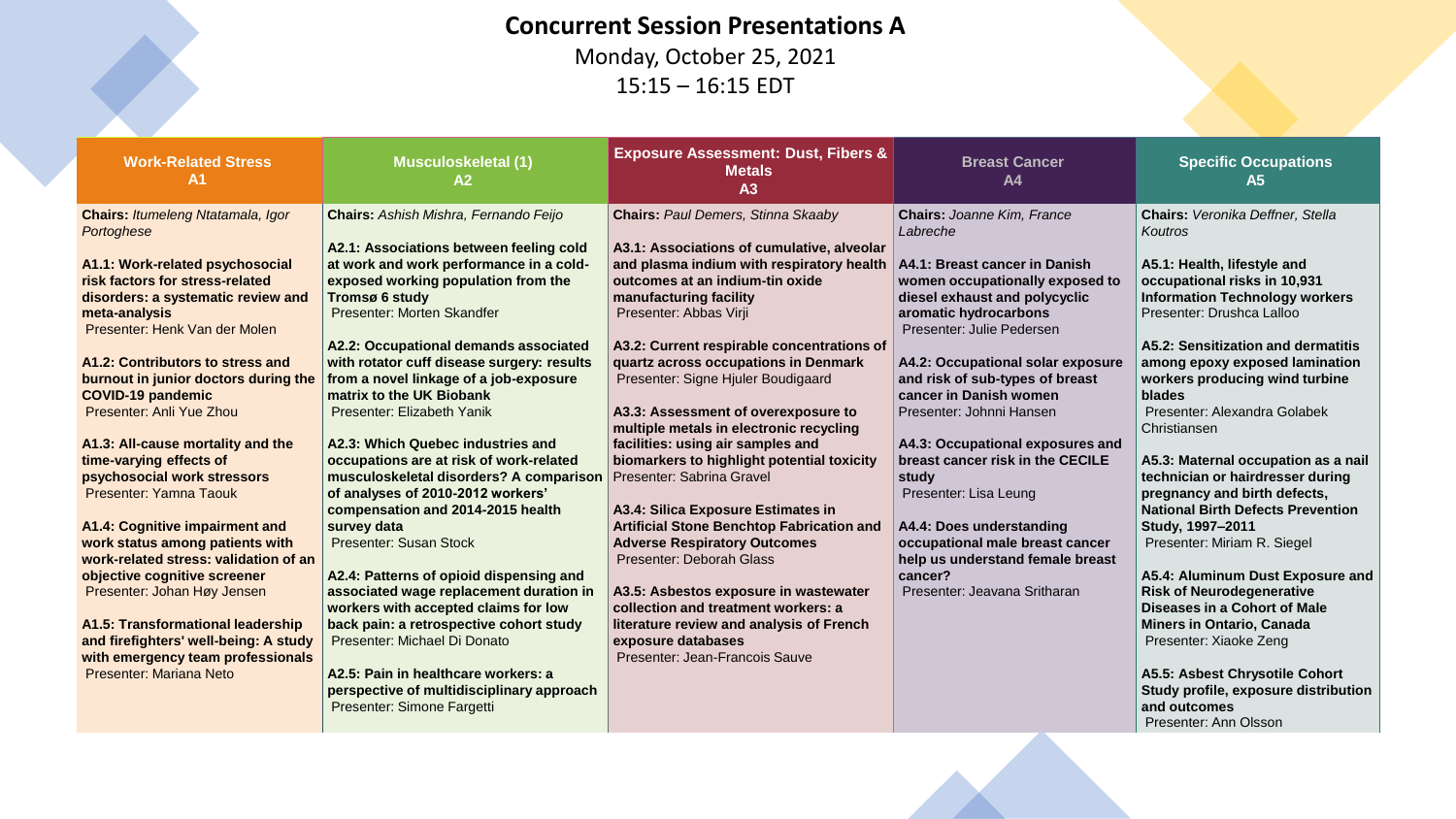#### **Concurrent Session Presentations B**

Tuesday, October 26, 2021 11:15 – 12:15 EDT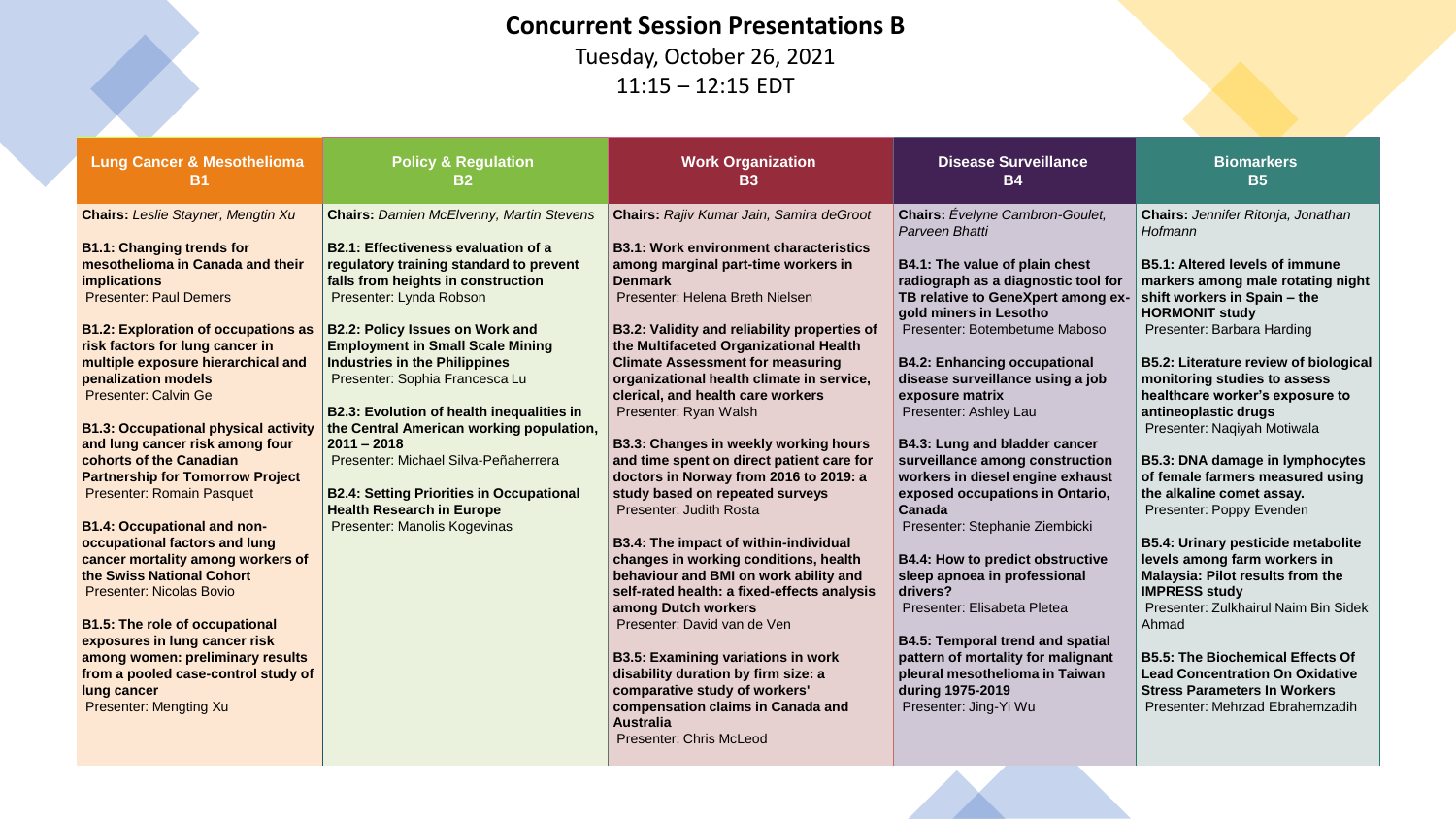#### **Rapid Fire Presentations 1**

Tuesday, October 26, 2021 12:45 – 13:15 EDT

| <b>Burden of Disease</b><br>RFA <sub>1</sub>                                                                                                                                                         | <b>Agricultural Exposures</b><br>RFA <sub>2</sub>                                                                                                                                                         | <b>Shiftwork</b><br>RFA3                                                                                                                                                                                                                           |
|------------------------------------------------------------------------------------------------------------------------------------------------------------------------------------------------------|-----------------------------------------------------------------------------------------------------------------------------------------------------------------------------------------------------------|----------------------------------------------------------------------------------------------------------------------------------------------------------------------------------------------------------------------------------------------------|
| <b>Chair: Marc Schenker</b>                                                                                                                                                                          | Chair: Saloshni Naidoo                                                                                                                                                                                    | <b>Chair: Mary Schubauer-Berigan</b>                                                                                                                                                                                                               |
| <b>RFA1.1: Estimating the burden of</b><br>cardiovascular diseases and depression<br>attributable to psychosocial work exposures<br>in 28 European Union countries<br>Presenter: Hélène Sultan-Taïeb | RFA2.1: Agricultural exposures and risk of<br>ovarian cancer in the AGRIculture and CANcer<br>(AGRICAN) cohort<br>Presenter: Marine Morin Renier                                                          | <b>RFA3.1: The Association between Shift</b><br><b>Work, Mental Health and Cardiometabolic</b><br><b>Health in the Atlantic PATH Cohort</b><br>Presenter: Ellen Sweeney                                                                            |
| <b>RFA1.2: Occupational factors related to</b><br>musculoskeletal diseases (MSD) among<br>nursing aides in nursing home in Taiwan<br>Presenter: Isabella Yu-Ju Hung                                  | RFA2.2: Exposure to pesticides and risk of<br>Hodgkin lymphoma in an international<br>consortium of agricultural cohorts (AGRICOH)<br>Presenter: Joanne Kim<br>RFA2.3: Collecting real-time self-reported | RFA3.2: Determinants of sleep patterns in<br>health care professionals working<br>permanent night shifts or rotating day<br>shifts: a multivariate analysis based on one-<br>week sleep diaries and sensor data<br><b>Presenter: Pascal Guenel</b> |
| RFA1.3: Cause-specific mortality and site-<br>specific cancer incidence among<br>greenspace workers in the AGRICAN cohort<br>study.<br>Presenter: Lucie De Graaf                                     | information on intermittent agricultural<br>activities using smartphones<br>Presenter: Pabitra Josse<br><b>RFA2.4: Occupational Risk Exposures to</b>                                                     | RFA3.3: Duration of night shift work is<br>associated with age acceleration in<br>hypersusceptible female nurses<br>Presenter: Michele Carugno                                                                                                     |
| <b>RFA1.4: Sickness absence and mechanical</b><br>and psychosocial work exposures across<br>occupational groups in Norway<br>Presenter: Karina Undem                                                 | <b>Pesticides Among Farmers and Farmworkers in</b><br><b>Philippines</b><br>Presenter: Jinky Leilanie Lu                                                                                                  | <b>RFA3.4: Night Work Characteristics and</b><br><b>Incidence of Coronary Heart Disease:</b><br><b>Exposure-response Relations</b>                                                                                                                 |
| <b>RFA1.5: Occupational risk of salmonellosis</b><br>and campylobacteriosis: a nationwide<br>population-based registry study<br>Presenter: Janneke Duijster                                          | RFA2.5: Agricultural exposures and risk of<br>Lymphoplasmacytic lymphoma/Waldenström's<br>macroglobulinemia in the AGRIculture and<br><b>CANcer (AGRICAN) cohort</b><br>Presenter: Amandine Busson        | Presenter: Jesper Medom Vestergaard<br>RFA3.5: Night shift work increases the risk<br>of diabetes: a 17-year follow-up cohort<br>study among Asian healthcare workers<br>Presenter: Wan-Chin Chen                                                  |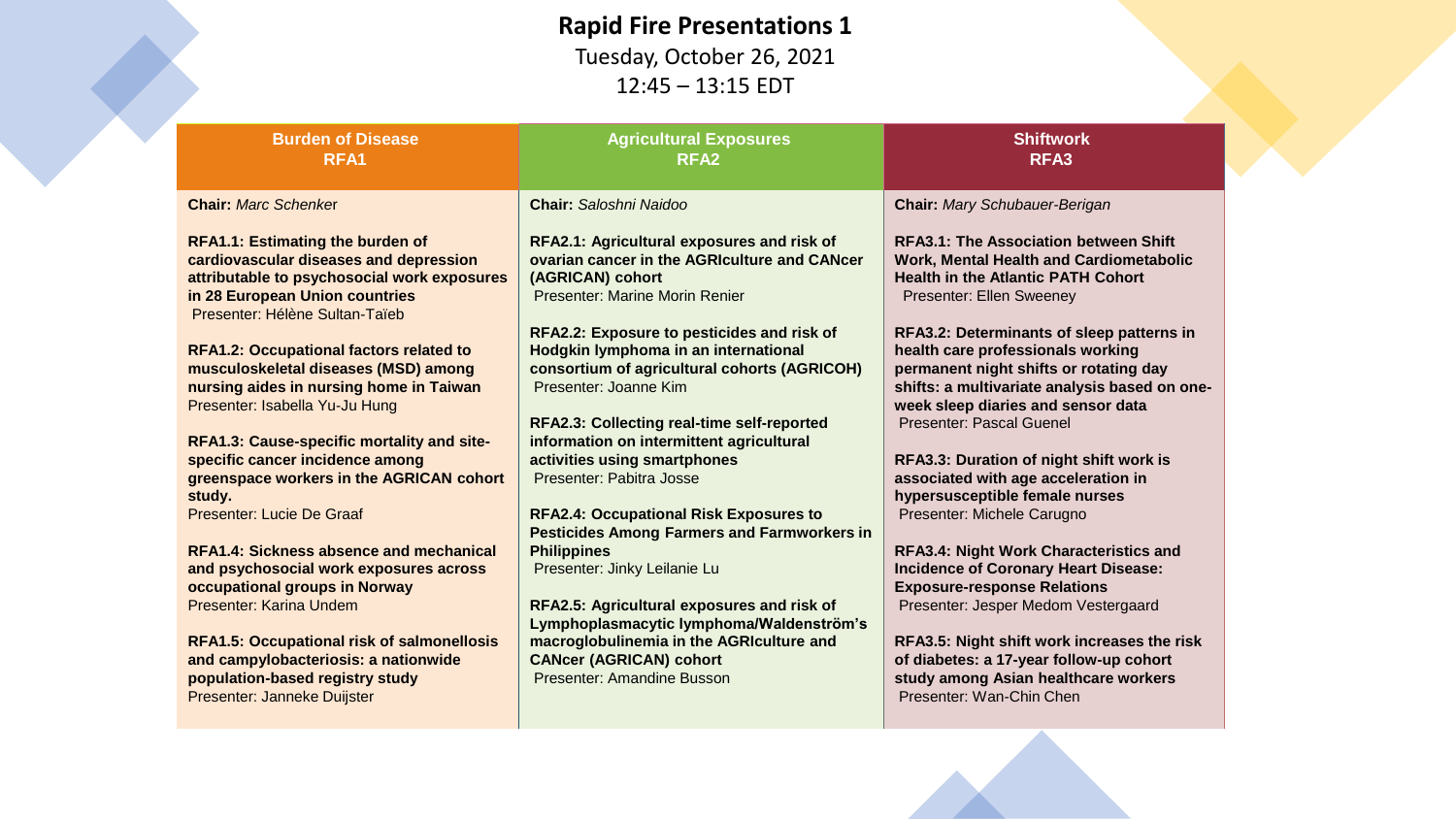#### **Concurrent Session Presentations C**

Tuesday, October 26, 2021 15:15 – 16:15 EDT

| <b>Sex &amp; Gender</b>                                                                                                                                                                                                                                                                                                                                                                                                                                                                                                                                                                                                                                                                                                                                                                                                                                                                            | <b>Respiratory Effects</b>                                                                                                                                                                                                                                                                                                                                                                                                                                                                                                                                                                                                                                                                                                                                                                       | <b>Musculoskeletal (2)</b>                                                                                                                                                                                                                                                                                                                                                                                                                                                                                                                                                                                                                                                                                                                                                                                                                                                                                                                                                                                                       | <b>Job Control</b>                                                                                                                                                                                                                                                                                                                                                                                                                                                                                                                                                                                                                                                                                                                                                                                                                                                                                     | <b>Methods</b>                                                                                                                                                                                                                                                                                                                                                                                                                                                                                                                                                                                                                                                                                                                                                                                                                                                                                                                  |
|----------------------------------------------------------------------------------------------------------------------------------------------------------------------------------------------------------------------------------------------------------------------------------------------------------------------------------------------------------------------------------------------------------------------------------------------------------------------------------------------------------------------------------------------------------------------------------------------------------------------------------------------------------------------------------------------------------------------------------------------------------------------------------------------------------------------------------------------------------------------------------------------------|--------------------------------------------------------------------------------------------------------------------------------------------------------------------------------------------------------------------------------------------------------------------------------------------------------------------------------------------------------------------------------------------------------------------------------------------------------------------------------------------------------------------------------------------------------------------------------------------------------------------------------------------------------------------------------------------------------------------------------------------------------------------------------------------------|----------------------------------------------------------------------------------------------------------------------------------------------------------------------------------------------------------------------------------------------------------------------------------------------------------------------------------------------------------------------------------------------------------------------------------------------------------------------------------------------------------------------------------------------------------------------------------------------------------------------------------------------------------------------------------------------------------------------------------------------------------------------------------------------------------------------------------------------------------------------------------------------------------------------------------------------------------------------------------------------------------------------------------|--------------------------------------------------------------------------------------------------------------------------------------------------------------------------------------------------------------------------------------------------------------------------------------------------------------------------------------------------------------------------------------------------------------------------------------------------------------------------------------------------------------------------------------------------------------------------------------------------------------------------------------------------------------------------------------------------------------------------------------------------------------------------------------------------------------------------------------------------------------------------------------------------------|---------------------------------------------------------------------------------------------------------------------------------------------------------------------------------------------------------------------------------------------------------------------------------------------------------------------------------------------------------------------------------------------------------------------------------------------------------------------------------------------------------------------------------------------------------------------------------------------------------------------------------------------------------------------------------------------------------------------------------------------------------------------------------------------------------------------------------------------------------------------------------------------------------------------------------|
| C1                                                                                                                                                                                                                                                                                                                                                                                                                                                                                                                                                                                                                                                                                                                                                                                                                                                                                                 | C2                                                                                                                                                                                                                                                                                                                                                                                                                                                                                                                                                                                                                                                                                                                                                                                               | C3                                                                                                                                                                                                                                                                                                                                                                                                                                                                                                                                                                                                                                                                                                                                                                                                                                                                                                                                                                                                                               | C <sub>4</sub>                                                                                                                                                                                                                                                                                                                                                                                                                                                                                                                                                                                                                                                                                                                                                                                                                                                                                         | C <sub>5</sub>                                                                                                                                                                                                                                                                                                                                                                                                                                                                                                                                                                                                                                                                                                                                                                                                                                                                                                                  |
| <b>Chairs: Melissa Friesen, Anli Yue</b><br><b>Zhou</b><br>C1.1: Workplace injuries and<br>illness: What difference do sex<br>and gender make? A systematic<br>review<br><b>Presenter: Aviroop Biswas</b><br>C1.2: Gender-based violence and<br>harassment and the incident<br>purchase of psychotropic<br>medication. A prospective cohort<br>study on the Swedish working<br>population<br>Presenter: Katrina Blindow<br>C1.3: Association of child<br>neurodevelopmental and<br>behavioural problems with<br>maternal unemployment in a<br>population-based birth cohort<br>Presenter: Joana Amaro<br>C1.4: The role of gender in the<br>association between sexual<br>harassment at work and suicidal<br>ideation: a study with civil<br>servants from a middle-income<br>country<br>Presenter: Fernando Feijó<br>C1.5: Men and women at work in<br>Canada, 1991-2016<br>Presenter: Emma Quinn | <b>Chairs: Signe Boudigaard, Tor Erik</b><br>Danielsen<br><b>C2.1: Occupational inhalant exposures</b><br>and longitudinal lung function decline<br>Presenter: Stinna Skaaby<br><b>C2.2: Lifetime occupational exposures</b><br>and chronic obstructive pulmonary<br>disease (COPD) risk in the UK Biobank<br><b>Cohort</b><br>Presenter: Sara De Matteis<br>C2.3: A population perspective for the<br>prevention of occupational asthma<br>(European Community Respiratory<br><b>Health Survey-ECRHS)</b><br>Presenter: Manolis Kogevinas<br><b>C2.4: Styrene associated respiratory</b><br>outcomes among reinforced plastic<br>industry workers.<br>Presenter: Zanele Zulu<br>C2.5: Chronic respiratory disease in the<br><b>Ontario mining industry</b><br><b>Presenter: Colin Berriault</b> | <b>Chairs: Karen Walker-Bone</b><br><b>C3.1: Workers on Prolonged Work</b><br><b>Disability for Musculoskeletal Disorders</b><br>do not worry for nothing<br>Presenter: Marie-France Coutu<br>C3.2: Prevalence and risk factors for<br>work-related neck pain in civil Servants:<br>A Systematic review<br>Presenter: Ivan Manuel Nicolau França<br>Chivambo<br>C3.3: Does heavy physical workload or<br>low decision authority aggravate the<br>effect of musculoskeletal pain on the<br>risk of poor self-reported physical<br>workability? A cohort study of Swedish<br>men and women<br>Presenter: Kathryn Badarin<br>C3.4: Prevalence, predictors and wage<br>replacement duration associated with<br>diagnostic imaging in Australian<br>workers with accepted claims for low<br>back pain: a retrospective cohort study<br>Presenter: Michael Di Donato<br>C3.5: Occupational lifting, pushing and<br>risk of subacromial impingement<br>syndrome surgery: a quantitative risk<br>assessment<br>Presenter: Annett Dalbøge | Chair: Jacqueline Ferguson. Ann<br><b>Dyreborg Larsen</b><br><b>C4.1: Self-rostering and sickness</b><br>absence - a Danish cohort study<br>on payroll data<br>Presenter: Ann Dyreborg Larsen<br>C4.2: Changes in job control and<br>perceptions of general health: A<br>longitudinal analysis of<br>Australian workers, 2005-2017<br>Presenter: Yamna Taouk<br>C4.3: The mediating role of<br>unhealthy behaviors and body<br>mass index in the relationship<br>between high job strain and self-<br>rated poor health among lower<br>educated workers<br>Presenter: Sandra van Oostrom<br>C4.4: Latent profile analysis: an<br>alternative perspective on job<br>sub-types of the Job Demand-<br><b>Control-Support model</b><br>Presenter: Igor Portoghese<br><b>C4.5: Determinants of burnout</b><br>among teachers: a systematic<br>review of longitudinal studies<br>Presenter: Dragan Mijakoski | <b>Chairs: Ellen Eisen, Calvin Ge</b><br><b>C5.1: Occupational Health: A</b><br><b>Multi-Cohort Job Title Cleaning</b><br><b>Project by Algorithm</b><br>Presenter: Ellen Sweeney<br>C5.2: Correcting the reference life<br>table in mortality analysis:<br>application in a cohort of sewer<br>workers<br>Presenter: Michel Grzebyk<br>C5.3: Evaluating the impact of<br>sex and gender on the<br>performance of machine learning<br>for auto encoding of job titles<br>Presenter: Christopher J. O. Baker<br>C5.4: An application of a<br>pseudolikelihood approach in a<br>counter-matched study of bladder<br>cancer in a cohort of steel<br>workers exposed to metalworking<br>fluid mists<br>Presenter: Michel Grzebyk<br>C5.5: Concordance between the<br>Canadian job-exposure matrix<br>(CANJEM) and expert<br>assessment in occupational<br>exposure assessment among<br>jobs held by women<br>Presenter: Mengting Xu |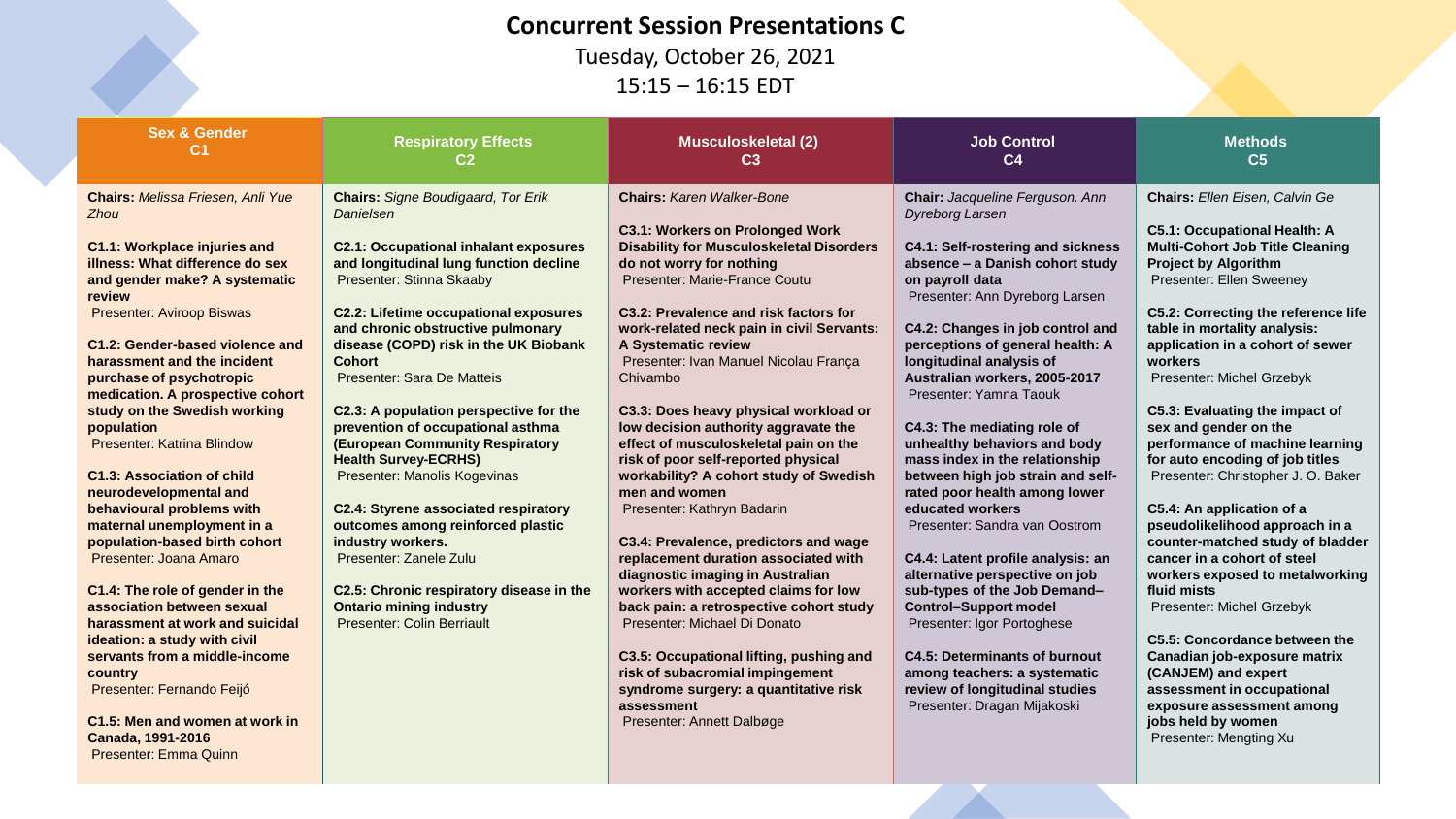#### **Concurrent Session Presentations D**

Wednesday, October 27, 2021

11:15 – 12:15 EDT

| D1<br>D <sub>2</sub><br>D <sub>3</sub><br>D <sub>4</sub>                                                                                                                                                                                                                                                                                                                                                                                                                                                                                                                                                                                                                                                                                                                                                                                                                                                                                                                                                                                                                                                                                                                                                                                                                                                                                                                                                                                                                                                                                                                                                                                                                                                                                                                                                                                                                                                                                                                                                                                                                                                                                                                                                                                                                                                                                                                                                                                                                                                                                                                                                                                                                                                                                                                                                                                                                                                                                                                                                                                                                                                                                                                                                                                                                                                                                                                                                                                                                                                                                                                                                                                                                                                                                                                                                                                                                                                                                                                                                                                                                                                                                                                                                                                                                                                                                                                                                                                                    | D <sub>5</sub>                                                                                                |
|-------------------------------------------------------------------------------------------------------------------------------------------------------------------------------------------------------------------------------------------------------------------------------------------------------------------------------------------------------------------------------------------------------------------------------------------------------------------------------------------------------------------------------------------------------------------------------------------------------------------------------------------------------------------------------------------------------------------------------------------------------------------------------------------------------------------------------------------------------------------------------------------------------------------------------------------------------------------------------------------------------------------------------------------------------------------------------------------------------------------------------------------------------------------------------------------------------------------------------------------------------------------------------------------------------------------------------------------------------------------------------------------------------------------------------------------------------------------------------------------------------------------------------------------------------------------------------------------------------------------------------------------------------------------------------------------------------------------------------------------------------------------------------------------------------------------------------------------------------------------------------------------------------------------------------------------------------------------------------------------------------------------------------------------------------------------------------------------------------------------------------------------------------------------------------------------------------------------------------------------------------------------------------------------------------------------------------------------------------------------------------------------------------------------------------------------------------------------------------------------------------------------------------------------------------------------------------------------------------------------------------------------------------------------------------------------------------------------------------------------------------------------------------------------------------------------------------------------------------------------------------------------------------------------------------------------------------------------------------------------------------------------------------------------------------------------------------------------------------------------------------------------------------------------------------------------------------------------------------------------------------------------------------------------------------------------------------------------------------------------------------------------------------------------------------------------------------------------------------------------------------------------------------------------------------------------------------------------------------------------------------------------------------------------------------------------------------------------------------------------------------------------------------------------------------------------------------------------------------------------------------------------------------------------------------------------------------------------------------------------------------------------------------------------------------------------------------------------------------------------------------------------------------------------------------------------------------------------------------------------------------------------------------------------------------------------------------------------------------------------------------------------------------------------------------------------------------------|---------------------------------------------------------------------------------------------------------------|
| <b>Chairs: Alex Burdorf, Ping Shih</b><br>Chairs: John Beard, Lilah Rinsky Halivni<br>Chairs: France Labreche, Aviroop Biswas<br>Chairs: Geoffrey M. Calvert, Amira<br>Chairs: Henrik Kolstadt, Barbara<br>Omrane<br>Harding<br>D2.1: Association of Perceived Job<br>D3.1: Small Scale Mining in the<br><b>D1.1: Employees receiving</b><br>inpatient treatment for common<br><b>Philippines: Occupational and</b><br><b>Security and Chronic Health Conditions</b><br>D4.1: Risk of myocardial<br>D5.1: Shift work and breast<br>with Retirement in Older UK and U.S.<br><b>Environmental Health Implication</b><br>mental disorders in Germany:<br>infarction among pigeon breeders<br>cancer. A cohort study from<br><b>Factors associated with time to</b><br><b>Workers</b><br>Presenter: Jinky Leilanie Lu<br>exposed to organic dust<br>Finland based on survey and<br>Presenter: Sandra Ileby<br>Presenter: Miriam Mutambudzi<br>first and full return to work<br>payroll data<br>D3.2: Effect of exposure to psychosocial<br>Rokkedrejer<br>Presenter: Mikko Härmä<br>Presenter: Alexandra Sikora<br>D2.2: Understanding age differences in<br>work factors on the occurrence of<br>retirement expectations using data from<br><b>D4.2: Associations among</b><br><b>D1.2: Association between</b><br>workplace injuries<br>D5.2: Exploring the impact of<br>patterns of return-to-work<br>the Canadian Longitudinal Study on<br>Presenter: Stephanie Boini<br>working hours, rotating shift<br>works, and risk of cardiovascular<br>methylation in circadian genes<br>trajectories and long-term<br>Aging<br>Presenter: Jonathan Fan<br>diseases in Taiwan: analyses<br>D3.3: Under-reporting of non-fatal<br>Presenter: Jennifer Ritonja<br>depressive symptoms among<br>Occupational Injuries among precarious<br>from the national level to the<br>breast cancer survivors<br>D2.3: The complex association of<br>and non-precarious workers in Sweden<br>D5.3: Night shift work, sleep<br>Presenter: Mélanie Bertin<br>company level<br>disorders and lung cancer risk<br>perceived workplace safety, work<br>Presenter: Bertina Kreshpaj<br>Presenter: Ro-Ting Lin<br>environment, and national factors with<br>among women: results from a<br>D1.3: Return to work and job loss<br>D3.4: Difference in the Deaths of<br>D4.3: Occupation and incident<br>population-based case-control<br>following hip replacement:<br>the mental health of aging workers in<br>findings from two longitudinal<br>Europe during the COVID-19 pandemic<br><b>Despair by Occupation, Massachusetts,</b><br>stroke in a U.S. general<br>study in France (the WELCA<br>Presenter: Lilah Rinsky Halivni<br>population cohort 45 years of age<br>cohorts<br>2000-2015<br>study)<br>Presenter: Elena Zaballa<br>Presenter: Devan Hawkins<br>or older (REGARDS study)<br>Presenter: Emilie Cordina-<br>D2.4: Effects of changes in early<br>Presenter: Tran Huynh<br>Duverger<br>retirement policies on labor force<br>D1.4: Immigrant workers and work<br>D3.5: Workplace wellness program<br>disability duration in British<br>participation: the differential effects for<br>interest, participation barriers, and<br>D4.4: The occupational<br>D5.4: The association between<br><b>Columbia, Canada</b><br>associations with sociodemographics,<br>distribution of MetS prevalence<br>vulnerable groups<br>Presenter: Mieke Koehoorn<br>Presenter: Karen Oude Hengel<br>health status, and workplace factors: A<br>and incidence differs by sex and<br>cancer: results from the<br>survey of workers with work-related<br>is not explained by age and<br><b>Nightingale Study</b><br>D2.5: The influence of work-related<br>health behavior: Results from<br>Presenter: Nina Berentzen<br><b>D1.5: Associations of employment</b><br>permanent impairments<br>sector and occupational<br>factors on retirement decisions in the<br>Presenter: Jeanne Sears<br>75,000 Dutch workers from 40<br>exposures with full and part-time<br>UK. The Health and Employment After<br>D5.5: Beyond night work: why<br>occupational groups<br>sickness absence: random and<br><b>Fifty Factors Influencing Retirement</b><br>Presenter: Sander van Zon<br>study (HEAF FIRST), a mixed-methods<br>still be harmful<br>fixed effects analyses on panel<br>Presenter: Jacqueline Ferguson<br>data<br>study<br>Presenter: Elli Hartikainen<br><b>Presenter: Martin Stevens</b> | night shift work and melatonin on<br>night shift work and risk of breast<br>shift work without night work may |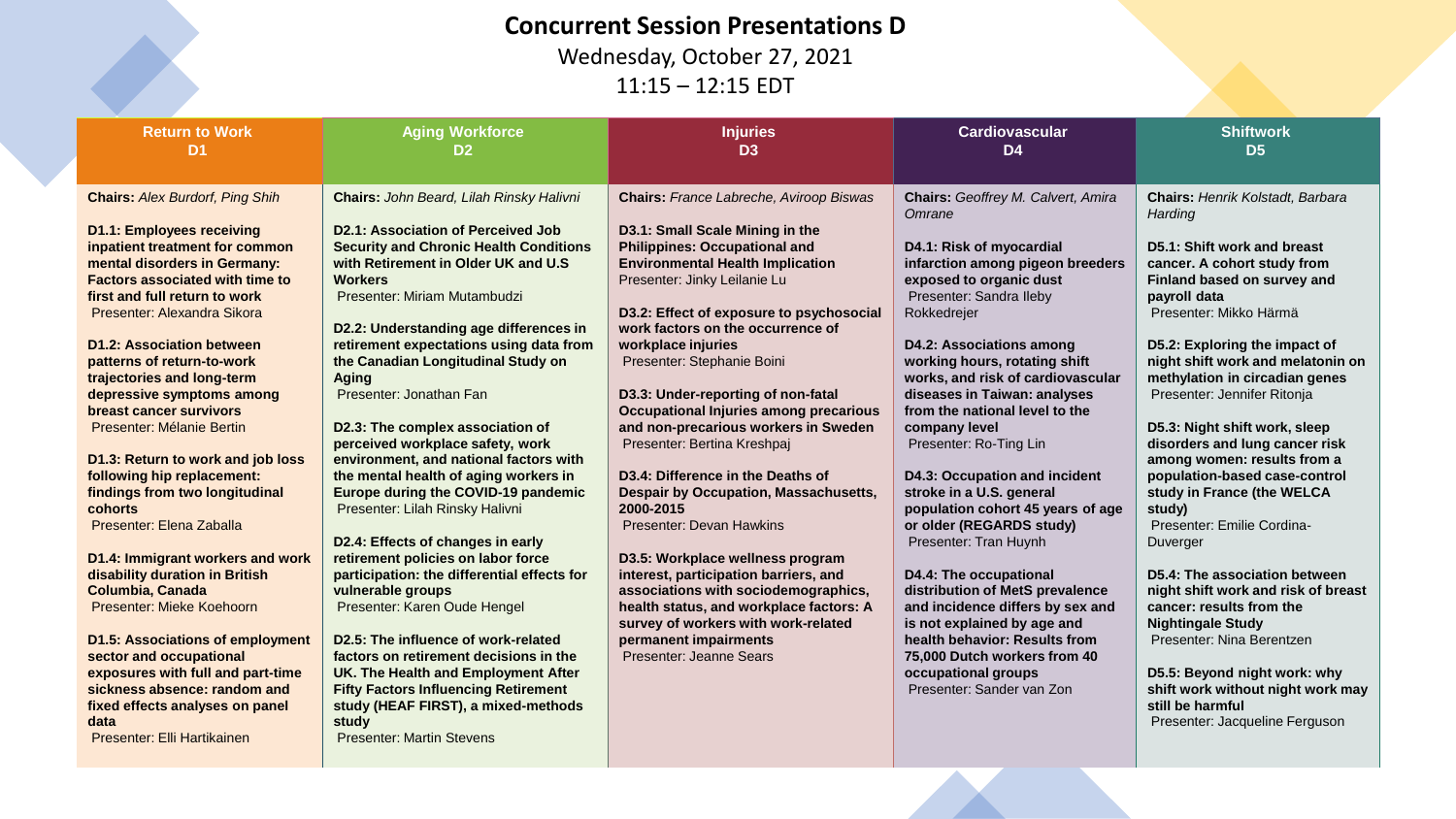#### **Rapid Fire Presentations 2** Wednesday, October 27, 2021

12:45 – 13:15 EDT

| <b>Work Organization and Return to Work</b><br>RFB <sub>1</sub>                                                                                                                               | <b>Exposure Assessment</b><br>RFB <sub>2</sub>                                                                                                                                                          | <b>Surveillance</b><br>RFB <sub>3</sub>                                                                                                                                                              |
|-----------------------------------------------------------------------------------------------------------------------------------------------------------------------------------------------|---------------------------------------------------------------------------------------------------------------------------------------------------------------------------------------------------------|------------------------------------------------------------------------------------------------------------------------------------------------------------------------------------------------------|
| <b>Chair: Mieke Koehoorn</b>                                                                                                                                                                  | <b>Chair: Hans Kromhout</b>                                                                                                                                                                             | <b>Chair: Ellen Sweeney</b>                                                                                                                                                                          |
| <b>RFB1.1: Association between mental health</b><br>symptoms and shiftwork among Filipino<br>women factory workers<br>Presenter: Jinky Leilanie Lu                                            | <b>RFB2.1: Evaluating approaches designed to</b><br>increase sensitivity of capturing work task<br>information in a multi-center hospital-based<br>case-control study in Asia<br>Presenter: Sarah Locke | <b>RFB3.1: Surveillance of COVID-19 cases</b><br>among medical laboratory staff in South<br><b>Africa</b><br>Presenter: Kerry Wilson                                                                 |
| <b>RFB1.2: Does participation in modified</b><br>return to work differ for immigrant<br>compared to Canadian-born workers in<br><b>British Columbia, Canada?</b><br>Presenter: Mieke Koehoorn | RFB2.2: Occupational exposure to agents and<br>substances in the CARTaGENE cohort<br>Presenter: Nolwenn Noisel                                                                                          | <b>RFB3.2: Occupational skin disease</b><br>surveillance using a clinical patch test<br>database over time: the results of the North<br><b>American Contact Dermatitis Group: 2001-</b><br>2016.     |
| <b>RFB1.3: Rates of return to work and work</b><br>ability following knee replacement<br>Presenter: Elena Zaballa                                                                             | RFB2.3: Keyword searches of O*NET job tasks<br>for exposure assessment, United States of<br>America<br>Presenter: John Beard                                                                            | Presenter: D. Linn Holness<br>RFB3.3: Work-related head Injury and<br>industry sectors in Finland - causes and<br>circumstances                                                                      |
| RFB1.4: Music professors: ambassadors for<br>the prevention of hearing loss in musicians<br>Presenter: Pierangela Simões<br><b>RFB1.5: Workplace Psychosocial Hazards</b>                     | RFB2.4: The rate of noise-induced hearing loss<br>in relation to occupational noise exposure<br>among workers in Israel<br>Presenter: Nyasha Makaruse                                                   | Presenter: Ari Kaukiainen<br><b>RFB3.4: Scorpion sting in domestic service</b><br>workers (homemakers) in Brazil: an<br>epidemiological approach                                                     |
| are associated with Emotional Distress and<br><b>Burnout in Civil Aviation Pilots</b><br>Presenter: Chung-Yen Chen                                                                            | RFB2.5: Multifactorial approach for assessing<br>work ability among nursing staff in Monastir<br><b>Teaching Hospital, Tunisia</b><br>Presenter: Irtyah Merchaoui                                       | Presenter: Ana Caroline Caldas Almeida<br><b>RFB3.5: Overlapping Vulnerabilities in</b><br><b>Workers of the Electronics Recycling</b><br><b>Industry Formal Sector</b><br>Presenter: Diana Ceballos |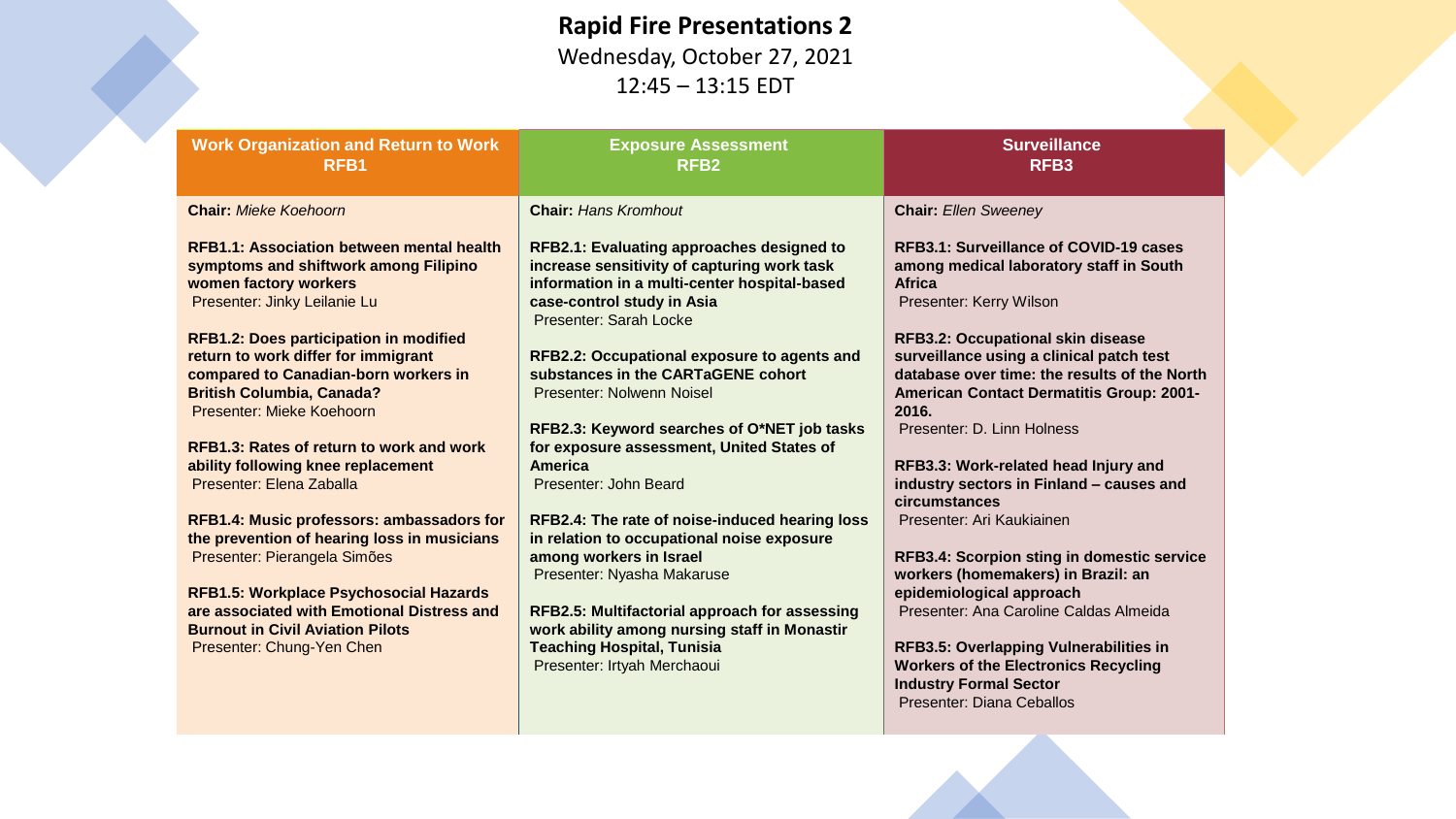#### **Concurrent Session Presentations E**

Wednesday, October 27, 2021

14:00 – 15:15 EDT

| <b>COVID-19 (1)</b><br>E1                                                                                                                                                                                                                                                                                                                                                                                                                                                                                                                                                                                                                                                                                                                                                                                                                                                                                                                                                                                                                                                                                                                      | <b>Radiation</b><br>E <sub>2</sub>                                                                                                                                                                                                                                                                                                                                                                                                                                                                                                                                                                                                                                                                                                                                                                                                                                                                                                                                 | <b>Psychosocial &amp;</b><br><b>Mental Health (1)</b><br>E <sub>3</sub>                                                                                                                                                                                                                                                                                                                                                                                                                                                                                                                                                                                                                                                                                                                                                                                                                                                                                                                                                                                                        | <b>Cancer</b><br><b>E4</b>                                                                                                                                                                                                                                                                                                                                                                                                                                                                                                                                                                                                                                                                                                                                                                                                                                                                                | <b>Interventions</b><br>E <sub>5</sub>                                                                                                                                                                                                                                                                                                                                                                                                                                                                                                                                                                                                                                                                                                                                                                                                                                                                                                                                                                                                                                                                          |
|------------------------------------------------------------------------------------------------------------------------------------------------------------------------------------------------------------------------------------------------------------------------------------------------------------------------------------------------------------------------------------------------------------------------------------------------------------------------------------------------------------------------------------------------------------------------------------------------------------------------------------------------------------------------------------------------------------------------------------------------------------------------------------------------------------------------------------------------------------------------------------------------------------------------------------------------------------------------------------------------------------------------------------------------------------------------------------------------------------------------------------------------|--------------------------------------------------------------------------------------------------------------------------------------------------------------------------------------------------------------------------------------------------------------------------------------------------------------------------------------------------------------------------------------------------------------------------------------------------------------------------------------------------------------------------------------------------------------------------------------------------------------------------------------------------------------------------------------------------------------------------------------------------------------------------------------------------------------------------------------------------------------------------------------------------------------------------------------------------------------------|--------------------------------------------------------------------------------------------------------------------------------------------------------------------------------------------------------------------------------------------------------------------------------------------------------------------------------------------------------------------------------------------------------------------------------------------------------------------------------------------------------------------------------------------------------------------------------------------------------------------------------------------------------------------------------------------------------------------------------------------------------------------------------------------------------------------------------------------------------------------------------------------------------------------------------------------------------------------------------------------------------------------------------------------------------------------------------|-----------------------------------------------------------------------------------------------------------------------------------------------------------------------------------------------------------------------------------------------------------------------------------------------------------------------------------------------------------------------------------------------------------------------------------------------------------------------------------------------------------------------------------------------------------------------------------------------------------------------------------------------------------------------------------------------------------------------------------------------------------------------------------------------------------------------------------------------------------------------------------------------------------|-----------------------------------------------------------------------------------------------------------------------------------------------------------------------------------------------------------------------------------------------------------------------------------------------------------------------------------------------------------------------------------------------------------------------------------------------------------------------------------------------------------------------------------------------------------------------------------------------------------------------------------------------------------------------------------------------------------------------------------------------------------------------------------------------------------------------------------------------------------------------------------------------------------------------------------------------------------------------------------------------------------------------------------------------------------------------------------------------------------------|
| <b>Chairs: Neil Pearce, Christine Cramer</b><br>E1.1: Occupational risk factors for<br><b>SARS-CoV-2 infection and COVID-19:</b><br><b>Results from the COVICAT cohort</b><br>study in Catalonia, Spain.<br><b>Presenter: Kurt Straif</b><br>E1.2: Risk of inpatient care with covid-<br>19 in different occupational groups:<br>the role of close human contacts in the<br>work environment<br><b>Presenter: Magnus Alderling</b><br>E1.3: Low back pain occurrence and<br>evolution in different work situations<br>during covid-19 epidemic lockdown<br>from 17 March to 10 May 2020, in<br>metropolitan France<br>Presenter: Natacha Fouquet<br>E1.4: Impact of the COVID-19 pandemic<br>on key workers in England: findings<br>from the Health and Employment After<br><b>Fifty (HEAF) Study</b><br>Presenter: Stefania D'Angelo<br><b>E1.5: Occupational characteristics</b><br>associated with SARS-CoV-2 infection<br>in the UK Biobank during August-<br>November 2020<br>Presenter: Elizabeth Yanik<br>E1.6: An umbrella review of the work<br>and health impacts of working in a<br>pandemic environment<br>Presenter: Jonathan Fan | <b>Chairs: Michelle Turner, Alberto Modenese</b><br>E2.1: Cancer mortality through 2016 among<br>uranium miners on the Colorado Plateau:<br>interactions of radon with smoking and time<br>since exposure<br>Presenter: Mary Schubauer-Berigan<br>E2.2: Does radon cause diseases other than<br>lung cancer? Results from the German<br>uranium miner cohort study<br>Presenter: Nora Fenske<br>E2,3: Radon exposure and risk of death from<br>circulatory system diseases among a large<br>cohort of uranium miners - the PUMA study<br>Presenter: Estelle Rage - de Moissy<br>E2.4: Solar UVR exposure among outdoor<br>workers in Alberta: Measurements and<br>protective behaviours<br><b>Presenter: Cheryl Peters</b><br>E2.5: Mortality in a cohort of German<br>underground uranium miners, 1960-2013<br>Presenter: Veronika Deffner<br>E2.6: Occupational exposure levels of solar<br>ultraviolet radiation: an EPHOR review<br>Presenter: Else Toft Würtz | Chairs: Sandra van Oostrom, Chung-Yen Chen<br>E3.1: The Impact of Workplace Social Support<br>on Mental Health Functioning: A Cohort Study<br>of the Workforce in Stockholm County,<br><b>Sweden</b><br>Presenter: Kathryn Badarin<br>E3.2: "It's like juggling, constantly trying to<br>keep all balls in the air": A qualitative study of<br>the support needs of working caregivers<br>taking care of an older adult<br>Presenter: Eline Vos<br>E3.3: Relations between work-related factors<br>and depression and injury among janitors<br>Presenter: Andrew Ryan<br>E3.4: Work functioning among young adults:<br>The role of mental health problems from<br>childhood to young adulthood<br>Presenter: Samira de Groot<br>E3.5: Long-term employment status among<br>patients with suspected work-related mental<br>health problems: A 5-year follow-up study<br>Presenter: Marianne Kyndi<br>E3.6: Job strain, low social support from<br>supervisors and material handling among<br>brazilian workers: a study on ethnicity and<br>work<br>Presenter: Janaína Siqueira | <b>Chairs:</b> Christine Barul, Debra<br>Silverman<br>E4.1: Diesel exhaust exposure and<br>somatic mutations in bladder tumors<br>Presenter: Stella Koutros<br>E4.2: Exposure to carbamate<br>insecticides and risks of non-Hodgkin<br>lymphomas in the French Agriculture<br>and Cancer cohort (AGRICAN)<br>Presenter: Kenza Abdelmalki<br>E4.3: Incidence of potentially<br>exposure-related cancer sites among<br>Norwegian firefighters: 58 years of<br>follow-up<br>Presenter: Niki Marjerrison<br>E4.4: Early detection of prostate<br>cancer in firefighters - a register-<br>based study of prognostic factors and<br>survival<br>Presenter: Jarle Jakobsen<br>E4.5: Cancer surveillance among<br>plastics and rubber manufacturing<br>workers in Ontario, Canada<br>Presenter: Nathan DeBono<br>E4.6: Colorectal cancer among<br>farmers in the AGRICAN cohort study<br>Presenter: Madar Talibov | <b>Chairs: Ioannis Basinas, Michael Di</b><br>Donato<br>E5.1: Complex intervention to prevent<br>and manage musculoskeletal pain in<br>nursing staff at work: cost-<br>effectiveness of a clustered<br>randomized controlled trial<br>(INTEVAL_Spain)<br>Presenter: Merce Soler-Font<br>E5.2: Evaluating program<br>effectiveness on return-to-work after<br>work-related injury in the construction<br>sector<br>Presenter: Chris McLeod<br>E5.3: Pilot testing two take-home<br>exposure prevention educational<br>sessions with construction workers<br>and their families<br><b>Presenter: Grant Tore</b><br>E5.4: Barriers and Facilitators for<br><b>Participation in Workplace Health</b><br><b>Promotion Programs: Peer-to-Peer</b><br><b>Interviews Among Employees</b><br>Presenter: Denise Smit<br>E5.5: Assessment of Multidisciplinary<br><b>Intervention of Occupational Medicine</b><br>and Physiotherapy on Return to Work<br>of Patients with Musculoskeletal<br><b>Disorders</b><br>Presenter: Talal Ibrahim<br>E5.6: Evaluating changes to sickness<br>absence in prison staff following the |
|                                                                                                                                                                                                                                                                                                                                                                                                                                                                                                                                                                                                                                                                                                                                                                                                                                                                                                                                                                                                                                                                                                                                                |                                                                                                                                                                                                                                                                                                                                                                                                                                                                                                                                                                                                                                                                                                                                                                                                                                                                                                                                                                    |                                                                                                                                                                                                                                                                                                                                                                                                                                                                                                                                                                                                                                                                                                                                                                                                                                                                                                                                                                                                                                                                                |                                                                                                                                                                                                                                                                                                                                                                                                                                                                                                                                                                                                                                                                                                                                                                                                                                                                                                           | implementation of a national prison                                                                                                                                                                                                                                                                                                                                                                                                                                                                                                                                                                                                                                                                                                                                                                                                                                                                                                                                                                                                                                                                             |

**smokefree policy**

Presenter: Evangelia Demou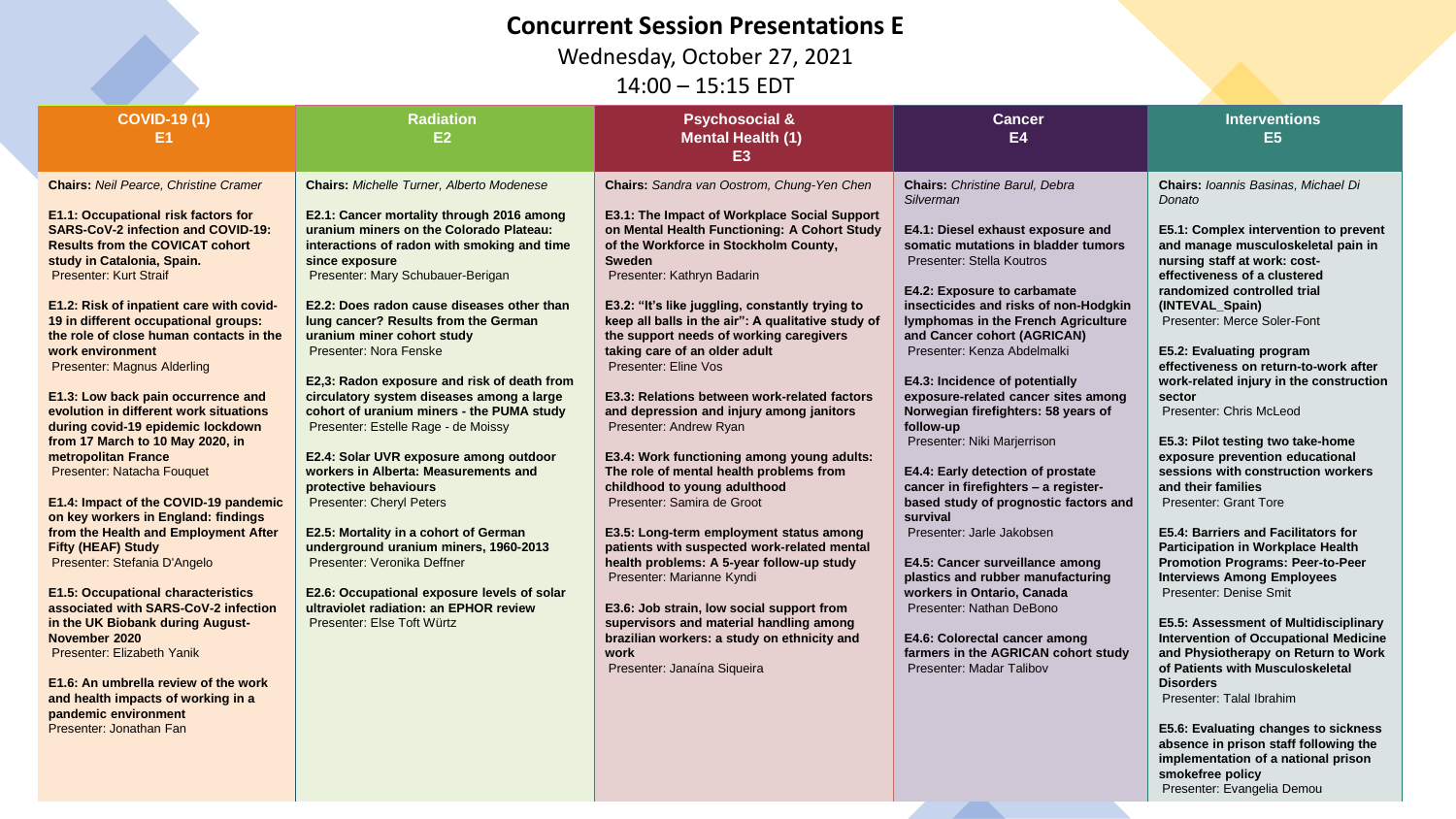#### **Rapid Fire Presentations 3**

Wednesday, October 27, 2021 15:45 – 16:15 EDT

| <b>Psychosocial &amp; Mental Health</b><br>RFC <sub>1</sub>                                                                                                                                                                                                                                                                                                                                                                                                                                                                                                                                                                                                                                                                                                                                                                                                                                                            | <b>Cancer</b><br>RFC <sub>2</sub>                                                                                                                                                                                                                                                                                                                                                                                                                                                                                                                                                                                                                                                                                                             | <b>Respiratory</b><br>RFC <sub>3</sub>                                                                                                                                                                                                                                                                                                                                                                                                                                                                                                                                                                                                                           |
|------------------------------------------------------------------------------------------------------------------------------------------------------------------------------------------------------------------------------------------------------------------------------------------------------------------------------------------------------------------------------------------------------------------------------------------------------------------------------------------------------------------------------------------------------------------------------------------------------------------------------------------------------------------------------------------------------------------------------------------------------------------------------------------------------------------------------------------------------------------------------------------------------------------------|-----------------------------------------------------------------------------------------------------------------------------------------------------------------------------------------------------------------------------------------------------------------------------------------------------------------------------------------------------------------------------------------------------------------------------------------------------------------------------------------------------------------------------------------------------------------------------------------------------------------------------------------------------------------------------------------------------------------------------------------------|------------------------------------------------------------------------------------------------------------------------------------------------------------------------------------------------------------------------------------------------------------------------------------------------------------------------------------------------------------------------------------------------------------------------------------------------------------------------------------------------------------------------------------------------------------------------------------------------------------------------------------------------------------------|
| <b>Chair: Chris McLeod</b>                                                                                                                                                                                                                                                                                                                                                                                                                                                                                                                                                                                                                                                                                                                                                                                                                                                                                             | <b>Chair: Manolis Kogevinas</b>                                                                                                                                                                                                                                                                                                                                                                                                                                                                                                                                                                                                                                                                                                               | <b>Chair: Colin Berriault</b>                                                                                                                                                                                                                                                                                                                                                                                                                                                                                                                                                                                                                                    |
| RFC1.1: Age and gender differences in<br>perceived work-related mental health in New<br><b>Zealand</b><br><b>Presenter: Trang Khieu</b><br><b>RFC1,2: Association between workplace</b><br>bullying and acute and chronic low back<br>pain in civil servants from a middle-income<br>country<br>Presenter: Fernando Feijó<br><b>RFC1,3: The Population Major Depressive</b><br><b>Disorder In The Years After Severe Wildfires</b><br>In Portugal Centro Region: The Role Of<br><b>Perceived Health Status, Health</b><br><b>Vulnerability, Resilience And Sense Of</b><br><b>Coherence</b><br>Presenter: Mariana Neto<br>RFC1.4: Does the timing and duration of<br>mental health problems during childhood<br>and adolescence matter for labour market<br>participation of young adults?<br>Presenter: Samira de Groo<br><b>RFC1.5: Adolescent trainees with learning</b><br>disabilities on occupational health and | <b>RFC2.1: Long working hours and prostate</b><br>cancer risk: results from a population-based<br>case-control study<br>Presenter: Charlotte Salmon<br>RFC2.2: The exposure response relation<br>between occupational exposure to wood dust<br>and sinonasal cancer<br>Presenter: Marie Kempf Frydendahl<br>RFC2.3: The occupational environment and<br>ovarian cancer risk<br>Presenter: Lisa Leung<br>RFC2.4: Reincorporation to labour market of a<br>sample of cancer survivors in Catalonia (Spain)<br>between 2012 and 2015. A comparison between<br>women and men.<br>Presenter: Amaya Ayala-Garcia<br>RFC2.5: Inter-rater reliability of occupational<br>exposure assessment in a case-control study<br>Presenter: Emmanuelle Batisse | RFC3.1: Asbestos-related disease in the<br><b>Ontario Asbestos Workers Register</b><br>Presenter: Victoria H Arrandale<br>RFC3.2: Work-related respiratory symptoms<br>and eczema among Swedish eyelash<br><b>stylists</b><br>Presenter: Sara Gunnare<br><b>RFC3.3: Occupational Rhinitis and Asthma</b><br><b>Caused by Isocyanates</b><br>Presenter: Siwar Chemingui<br>RFC3.4: Respiratory and allergic symptoms<br>in cannabis cultivation workers, California,<br><b>US</b><br>Presenter: Stella Beckman<br>RFC3.5: Cardiorespiratory fitness of police<br>recruits: Norm-referenced values and 14-<br>year temporal trend.<br>Presenter: Sébastien Poirier |
| safety: perception of risks and gender<br>differences                                                                                                                                                                                                                                                                                                                                                                                                                                                                                                                                                                                                                                                                                                                                                                                                                                                                  |                                                                                                                                                                                                                                                                                                                                                                                                                                                                                                                                                                                                                                                                                                                                               |                                                                                                                                                                                                                                                                                                                                                                                                                                                                                                                                                                                                                                                                  |

Presenter: Myriam Bérubé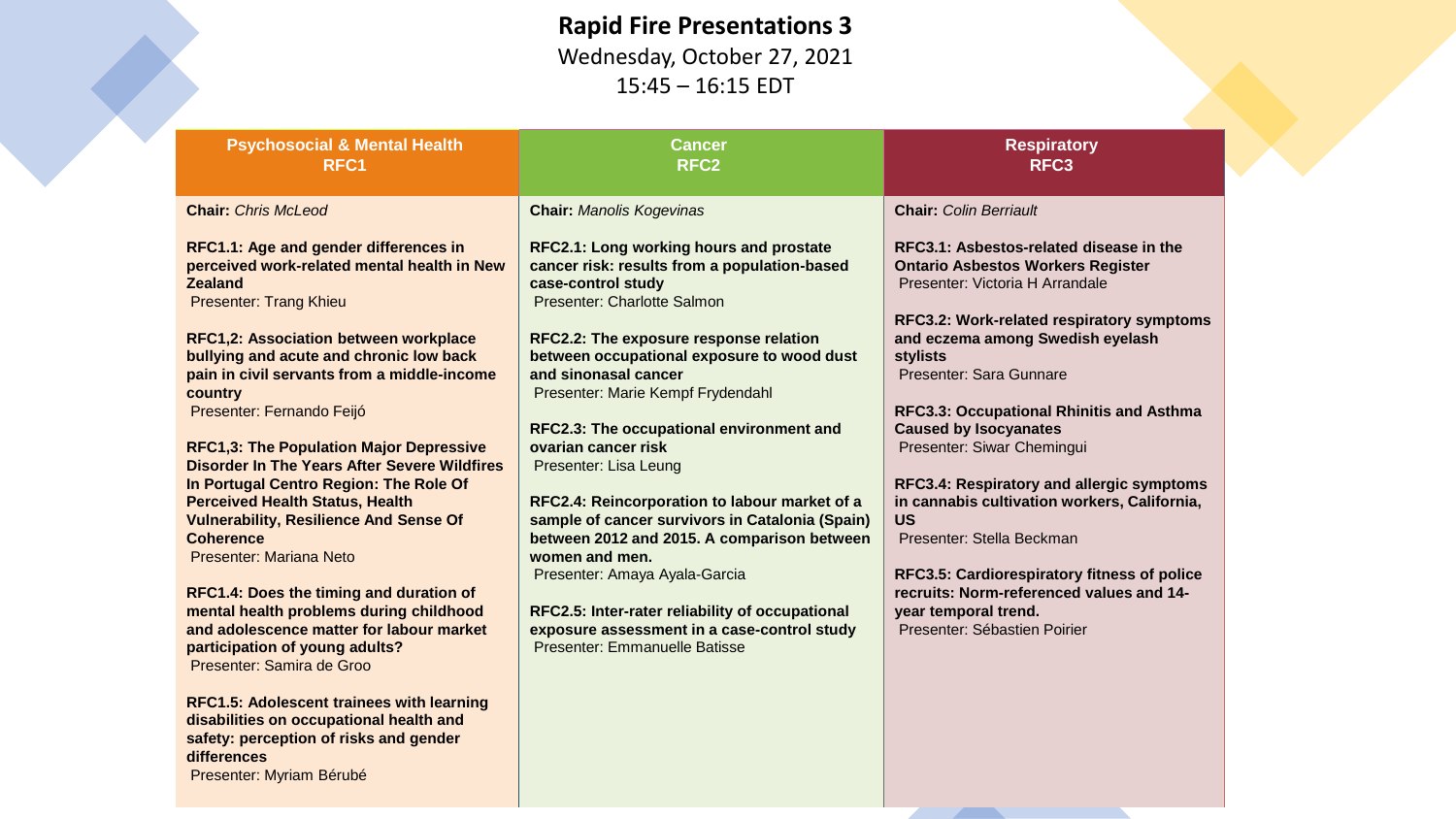#### **Symposia Presentations 2**

Thursday, October 28, 2021 (11:15 – 12:45 EDT)

| <b>S7:</b><br><b>Occupational Health from a</b><br><b>Life Course Perspective</b>                                                                                                                                                                                                                                                                                                                                                                                                                                                                                                                                                                                                      | <b>S8:</b><br><b>A Roadmap for Artificial</b><br><b>Intelligence and Occupational</b><br>Health in the 21 <sup>st</sup> Century                                                                                                                                                                                                                                                                                                                                                                                                                                                                                                                                                                                                                                                                                                                                                                                                                                                                        | S9:<br><b>Key Characteristics of</b><br><b>Carcinogens: Effective Use of</b><br><b>Mechanistic Evidence from</b><br><b>Occupational Epidemiology</b><br><b>Studies in Cancer Hazard</b><br><b>Identification</b>                                                                                                                                                                                                                                                                                                                                                                                                                         | S10:<br><b>Occupation &amp; COVID-19</b>                                                                                                                                                                                                                                                                                                                                                                                                                                                                                                                                                                                                                                                                                                                                                                                                                                                                                | S11:<br><b>Coordination and Harmonization</b><br>of Occupational Cohorts, the<br><b>International OMEGA-NET</b><br><b>Network</b>                                                                                                                                                                                                                                                                                                                                                                                                                                                                                                                | S <sub>12</sub> :<br><b>AGRICOH: A Consortium</b><br>of Agricultural Cohorts                                                                                                                                                                                                                                                                                                                                                                                                                                                                                                                                                                                                                                                                                                                          |
|----------------------------------------------------------------------------------------------------------------------------------------------------------------------------------------------------------------------------------------------------------------------------------------------------------------------------------------------------------------------------------------------------------------------------------------------------------------------------------------------------------------------------------------------------------------------------------------------------------------------------------------------------------------------------------------|--------------------------------------------------------------------------------------------------------------------------------------------------------------------------------------------------------------------------------------------------------------------------------------------------------------------------------------------------------------------------------------------------------------------------------------------------------------------------------------------------------------------------------------------------------------------------------------------------------------------------------------------------------------------------------------------------------------------------------------------------------------------------------------------------------------------------------------------------------------------------------------------------------------------------------------------------------------------------------------------------------|------------------------------------------------------------------------------------------------------------------------------------------------------------------------------------------------------------------------------------------------------------------------------------------------------------------------------------------------------------------------------------------------------------------------------------------------------------------------------------------------------------------------------------------------------------------------------------------------------------------------------------------|-------------------------------------------------------------------------------------------------------------------------------------------------------------------------------------------------------------------------------------------------------------------------------------------------------------------------------------------------------------------------------------------------------------------------------------------------------------------------------------------------------------------------------------------------------------------------------------------------------------------------------------------------------------------------------------------------------------------------------------------------------------------------------------------------------------------------------------------------------------------------------------------------------------------------|--------------------------------------------------------------------------------------------------------------------------------------------------------------------------------------------------------------------------------------------------------------------------------------------------------------------------------------------------------------------------------------------------------------------------------------------------------------------------------------------------------------------------------------------------------------------------------------------------------------------------------------------------|-------------------------------------------------------------------------------------------------------------------------------------------------------------------------------------------------------------------------------------------------------------------------------------------------------------------------------------------------------------------------------------------------------------------------------------------------------------------------------------------------------------------------------------------------------------------------------------------------------------------------------------------------------------------------------------------------------------------------------------------------------------------------------------------------------|
| <b>Chair: Anjum Hajat (United</b><br>States)<br>S7.1: Young people's<br>depressive symptom<br>trajectories and their education<br>and employment. Comparing<br><b>Canada and the United States</b><br><b>Presenter: Anita Minh</b><br>S7.2: The working lives of<br><b>Generation Y: Approach and</b><br>challenges<br>Presenter: Karin Veldman<br>S7.3: Multidimensional<br>employment quality, retirement<br>trajectories and<br>cardiometabolic health in later<br>life in the US<br>Presenter: Sarah Andrea<br>S7.4: Are early working life<br>patterns related to the course<br>of future sickness absence<br>due to common mental<br>disorders?<br>Presenter: Amaya Ayala-Garcia | <b>Chairs: Ellen Sweeney (Canada)</b><br>S8.1: Introduction to the<br>challenges of occupational<br>coding<br>Presenter: Cheryl Peters<br>S8.2: The application of artificial<br>intelligence in the coding of<br>occupational information<br>Presenters: Anil Adisesh, Christopher<br>J. O. Baker<br><b>S8.3: Automated Occupational</b><br><b>Encoding to the Canadian National</b><br><b>Occupation Classification using</b><br>an Ensemble Classifier from TF-<br><b>IDF and Doc2Vec Embeddings</b><br>Presenter: Cesar Augusto Suarez<br>Garcia<br>S8.4: SOCcer 2.0 and SOCcer in<br>the Field: Moving from coding<br>occupation after data collection to<br>coding in real time by study<br>subjects<br>Presenter: Melissa Friesen<br>S8.5: An Integrated Database of<br><b>Occupational Information From</b><br>O*NET-SOC and the Canadian<br><b>Career Handbook</b><br>Presenter: Vadym Babiuk<br>S8.6: Artificial intelligence and<br><b>Occupational Health</b><br>Presenter: Roel Vermeulen | Chair: Mary K. Schubauer-Berigan<br>(France)<br>S9.1: Use of mechanistic<br>evidence from occupational<br>studies in cancer hazard<br>identification: the experience of<br>the IARC Monographs<br>Programme<br>Presenter: Mary Schubauer-<br>Berigan<br>S9.2: Introduction to the key<br>characteristics approach to<br>interpreting mechanistic data<br>Presenter: Martyn Smith<br>S9.3: Mechanistic evidence from<br>population studies of welding<br>fume exposure and cancer risk<br>Presenter: David Christiani<br>S9.4: Mechanistic evidence in<br>population studies on night shift<br>and cancer<br>Presenter: Manolis Kogevinas | <b>Chairs: Martie van Tongeren</b><br>(United Kingdom), Neil Pearce<br>(United Kingdom)<br>S10.1: The role of environmental<br>assessment in workplace COVID-<br>19 outbreak investigation to<br>understand SARS-CoV-2<br>transmission<br>Presenter: Chris Keen<br>S10.2: Methodological issues in<br>studying occupational<br>differences in risk of Covid-19<br>Presenter: Neil Pearce<br>S10.3: Risk of exposure to a<br><b>SARS-CoV-2 infection at work:</b><br>development of a Job Exposure<br>Matrix (COVID-19-JEM) for<br>Denmark, the Netherlands and<br>the United Kingdom<br>Presenter: Karen Oude Hengel<br>S10.4: Occupation and COVID-19<br>mortality in England: a national<br>linked data study of 14.3 million<br>adults<br>Presenter: Martie Van Tongeren<br>S10.5: Comparison of reported<br>relative risks for health care.<br>transport, and food processing<br>workers<br>Presenter: Sarah Rhodes | <b>Chairs: Ingrid Sivesind-Mehlum</b><br>(Norway), Michelle C. Turner (Spain)<br>S11.1: OMEGA-NET inventory of<br>occupational cohorts<br>Presenter: Michelle Turner<br>S11.2: OMEGA-NET Inventory of<br><b>Occupational Exposure</b><br><b>Assessment Tools</b><br>Presenter: Susan Peters<br>S11.3: Working life, health and<br>well-being of parents: a joint effort<br>to uncover hidden treasures in<br>birth cohorts<br>Presenter: Milena Maule<br><b>S11.4: Occupational Burnout:</b><br>Definition, Measure and<br><b>Predictors</b><br>Presenter: Irina Guseva Canu<br>S11.5: COVID-19 and the<br>Workplace<br>Presenter: Lode Godderis | <b>Chairs:</b> Laura Beane Freeman (United<br>States), Pierre Lebailly (France)<br>S12.1: Exposure assessment for<br>pooling projects within the<br><b>AGRICOH consortium</b><br>Presenter: Hans Kromhout<br>S12.2: Cancer incidence in<br>agricultural workers: an<br>international consortium of<br>agricultural cohort studies<br>(AGRICOH)<br>Presenter: Kayo Togawa<br>S12.3: Exposure to pesticides and<br>cancer of the lymphohematopoietic<br>system in the AGRICOH cohort<br>consortium<br>Presenter: Karl-Christian Nordby<br>S12.4: Neurological diseases in<br>farmers: opportunities within the<br><b>AGRICOH consortium</b><br>Presenter: Isabelle Baldi<br>S12.5: Respiratory Disease in the<br><b>AGRICOH Consortium from six</b><br>continents<br>Presenter: Isabella Annesi-Maesano |